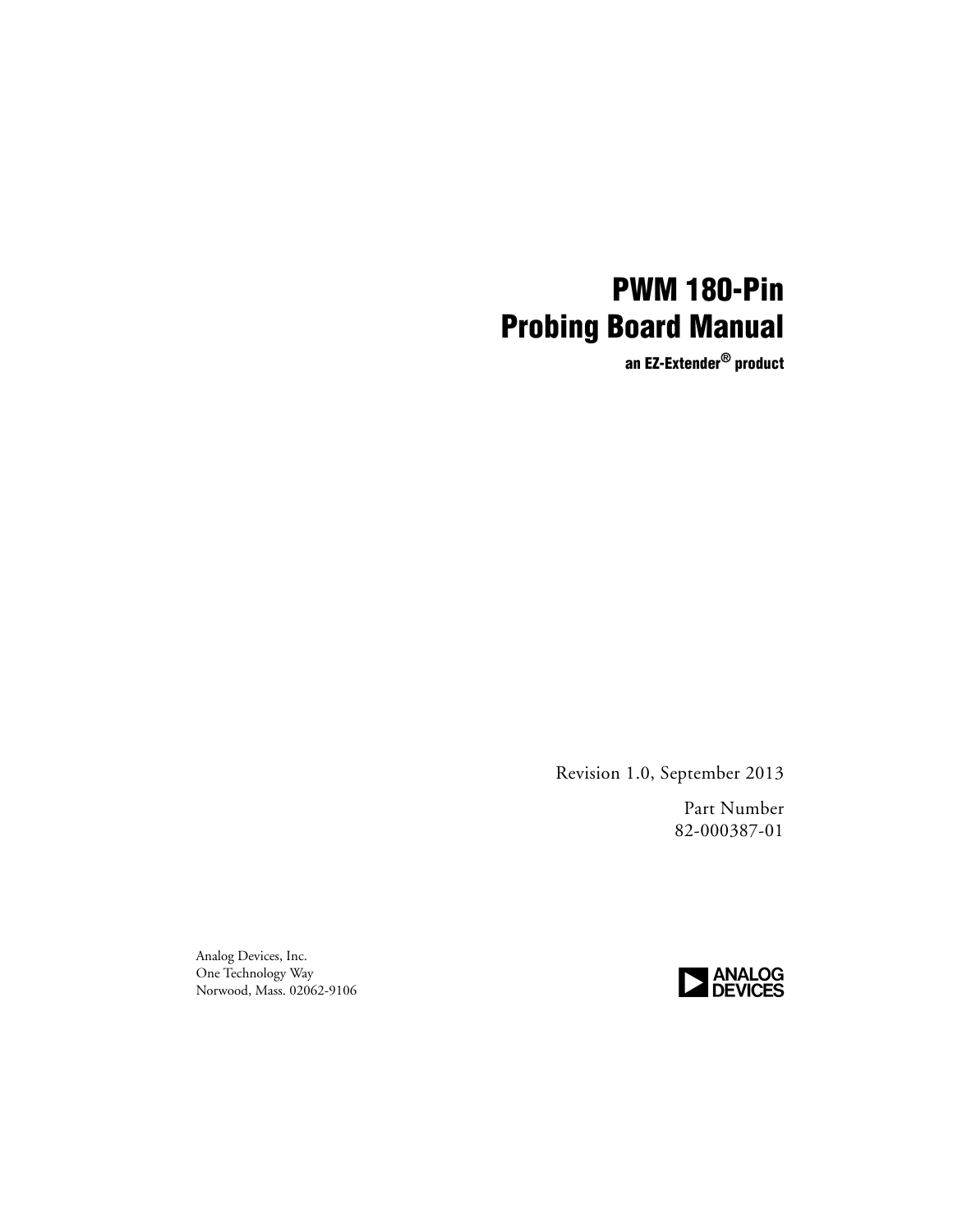#### **Copyright Information**

©2013 Analog Devices, Inc., ALL RIGHTS RESERVED. This document may not be reproduced in any form without prior, express written consent from Analog Devices, Inc.

Printed in the USA.

#### **Disclaimer**

Analog Devices, Inc. reserves the right to change this product without prior notice. Information furnished by Analog Devices is believed to be accurate and reliable. However, no responsibility is assumed by Analog Devices for its use; nor for any infringement of patents or other rights of third parties which may result from its use. No license is granted by implication or otherwise under the patent rights of Analog Devices, Inc.

#### **Trademark and Service Mark Notice**

The Analog Devices logo, EngineerZone, EZ-Extender, and EZ-KIT Lite are registered trademarks of Analog Devices, Inc.

All other brand and product names are trademarks or service marks of their respective owners.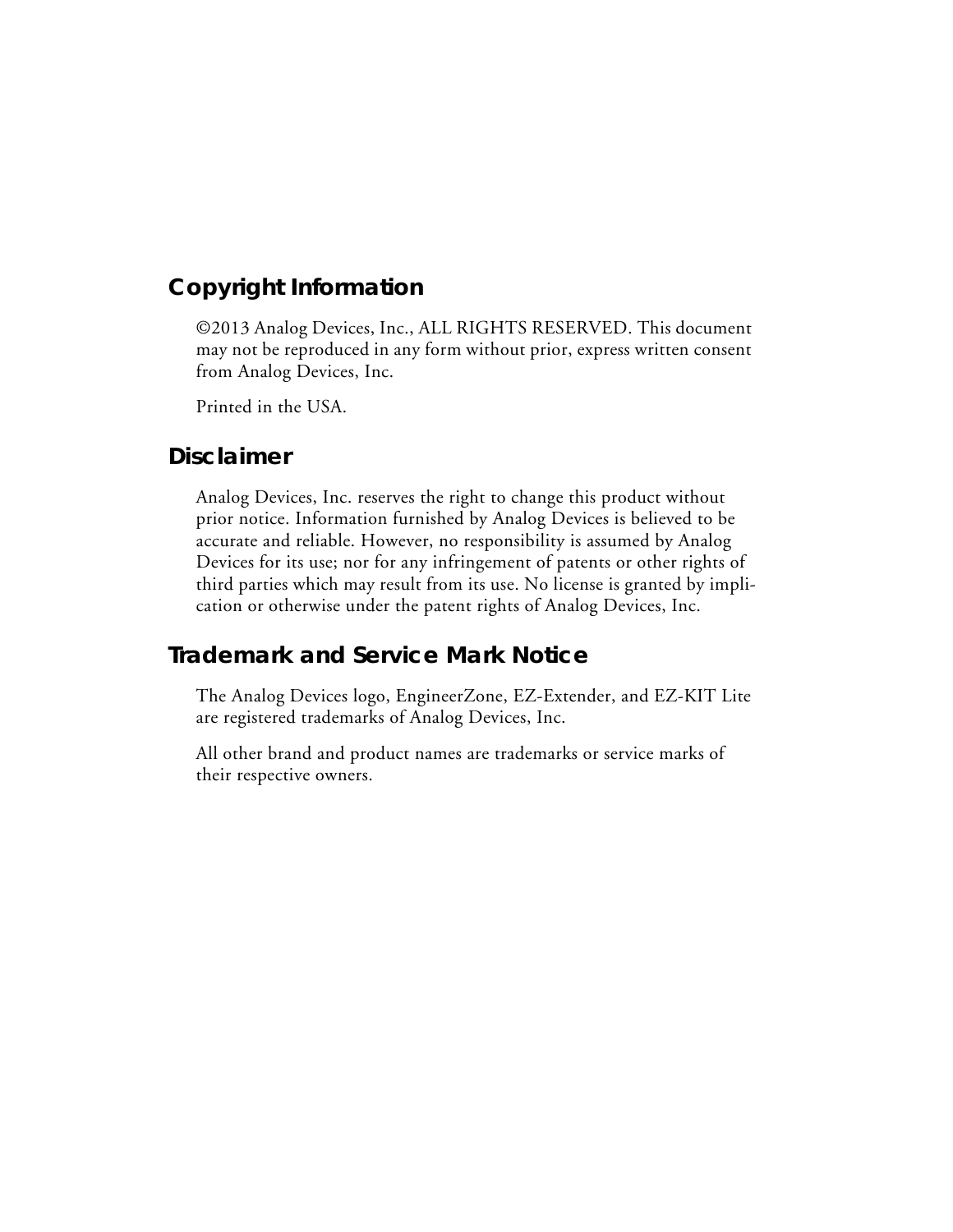### **Regulatory Compliance**

The PWM 180-Pin Probing Board is designed to be used solely in a laboratory environment. The board is not intended for use as a consumer end product or as a portion of a consumer end product. The board is an open system design which does not include a shielded enclosure and therefore may cause interference to other electrical devices in close proximity. This board should not be used in or near any medical equipment or RF devices.

The PWM 180-Pin Probing Board is in the process of being certified to comply with the essential requirements of the European EMC directive 2004/108/EC and therefore carries the "**CE**" mark.



The probing board contains ESD (electrostatic discharge) sensitive devices. Electrostatic charges readily accumulate on the human body and equipment and can discharge without detection. Permanent damage may occur on devices subjected to high-energy discharges. Proper ESD precautions are recommended to avoid performance degradation or loss of functionality. Store unused probing boards in the protective shipping package.

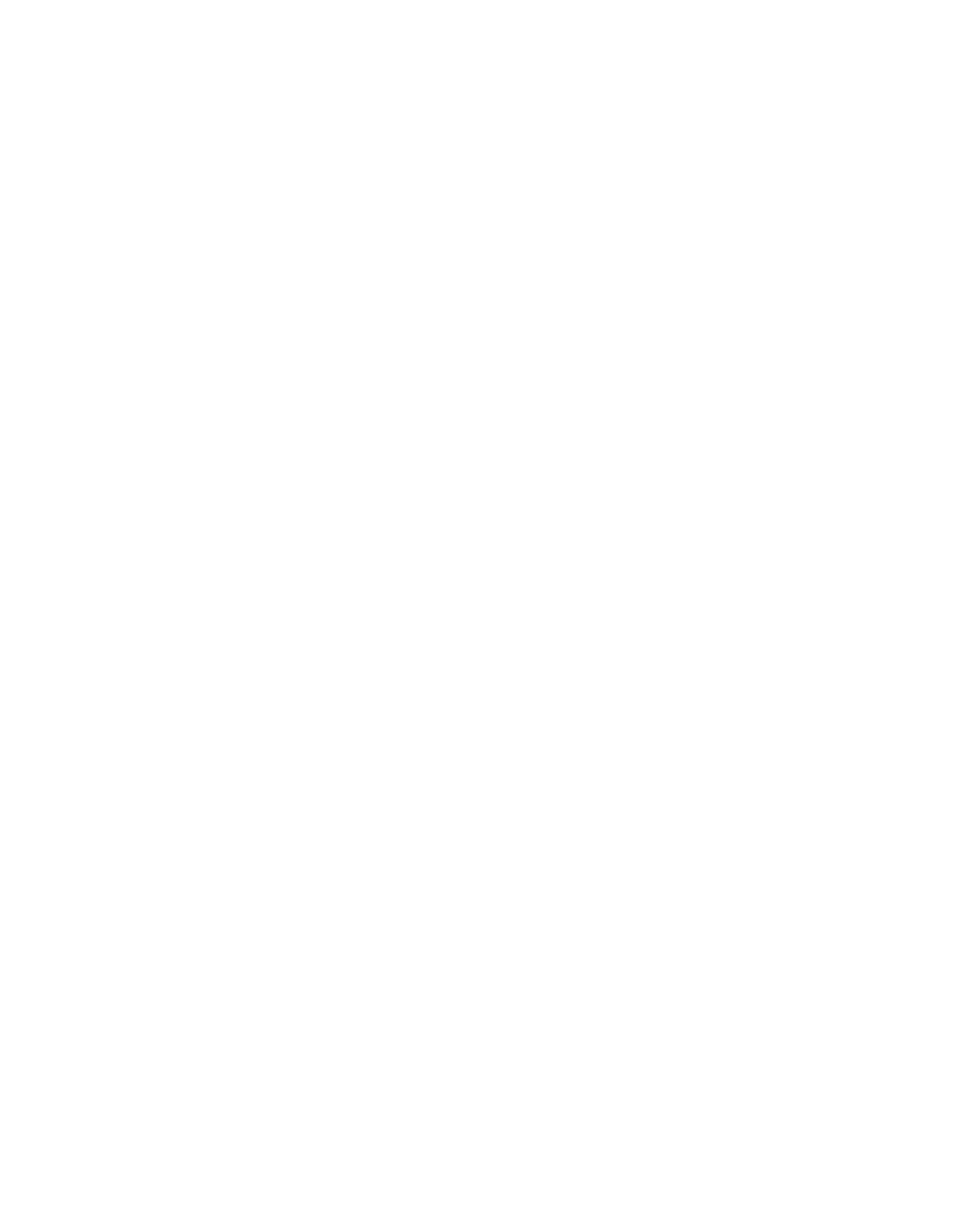## **CONTENTS**

#### **PREFACE**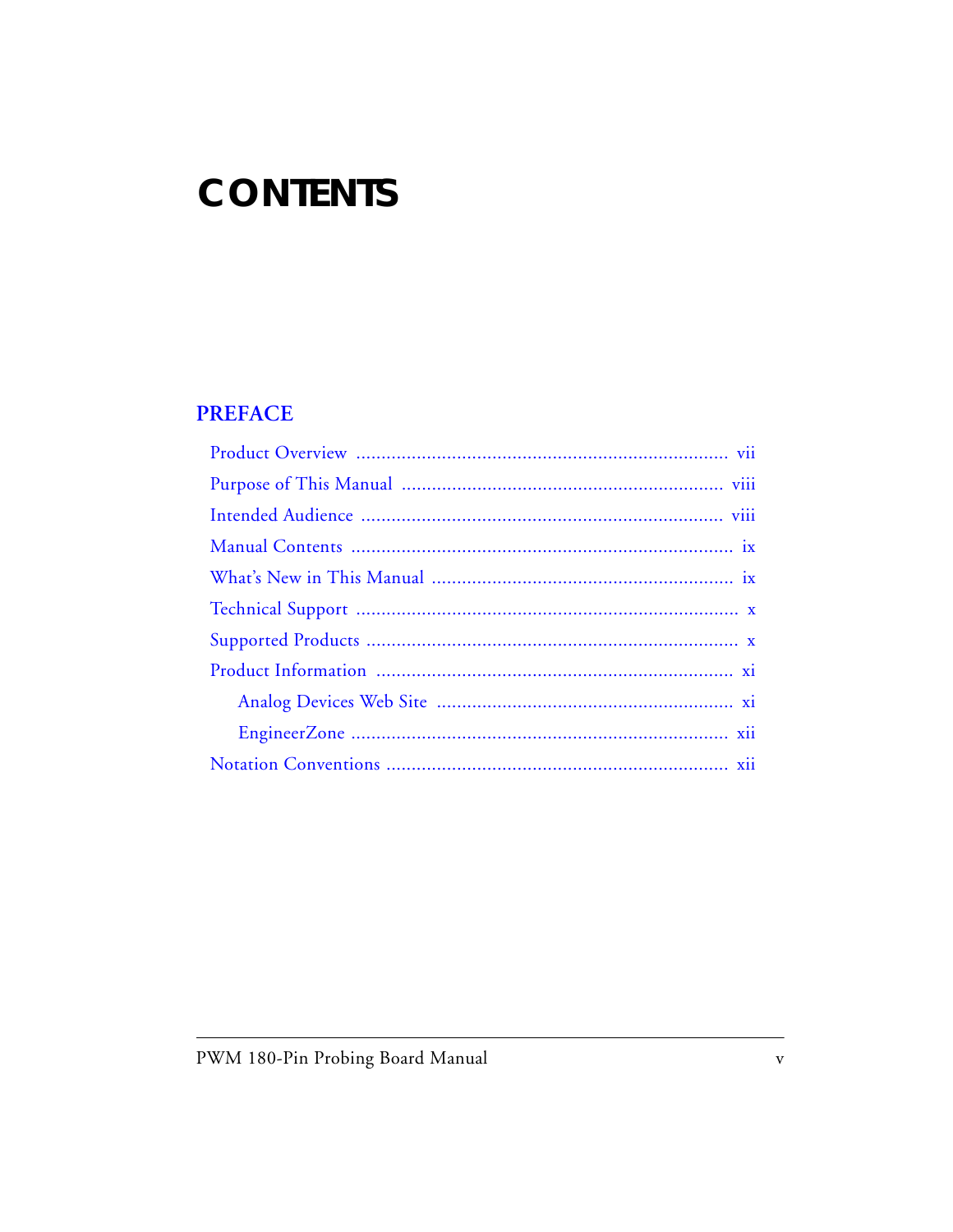### **[USING PWM 180-PIN PROBING BOARD](#page-14-0)**

### **[PWM 180-PIN PROBING BOARD HARDWARE](#page-18-0)  REFERENCE**

| 이 사이에 대한 사이를 하는 것이 아니라 그 사이에 대한 사이를 하는 것이 아니라 그 사이에 대한 사이를 하는 것이 아니라 그 사이를 하는 것이 아니라 그 사이를 하는 것이 아니라 그 사이를 하는 것 |  |
|-----------------------------------------------------------------------------------------------------------------|--|

**[PWM 180-PIN PROBING BOARD BILL OF MATERIALS](#page-22-0) [PWM 180-PIN PROBING BOARD SCHEMATIC](#page-24-0) [INDEX](#page-26-0)**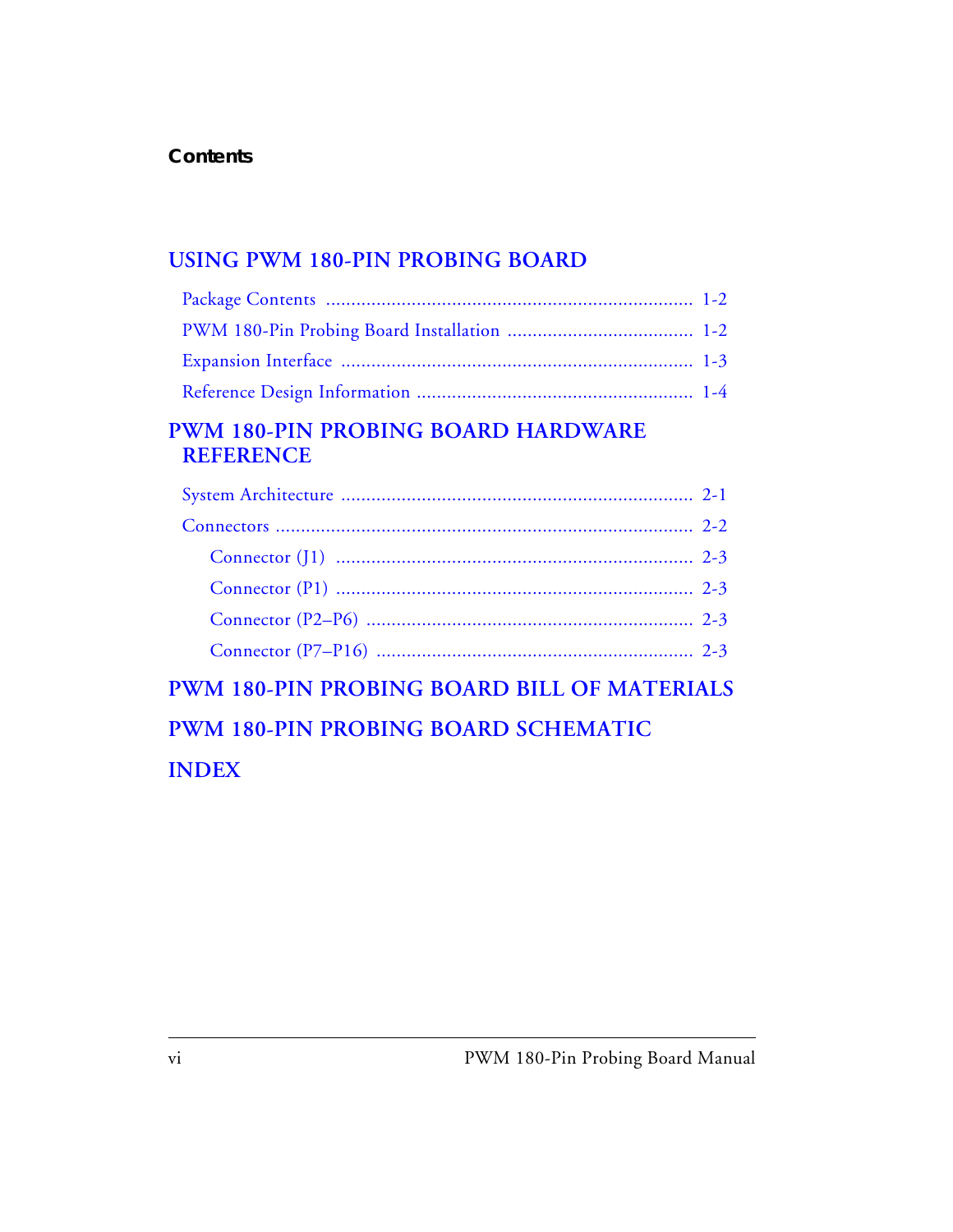## <span id="page-6-2"></span><span id="page-6-0"></span>**PREFACE**

Thank you for purchasing the PWM 180-Pin Probing Board, Analog Devices, Inc. probing board for the ADSP-CM40x family of mixed-signal control processors.

The ADSP-CM408F mixed-signal control processor is based on the  $\text{ARM}^{\circledR}$  Cortex $^{\circledR}\text{-}\text{M4}$  processor core and is designed for motor control and industrial applications. The probing board is shipped with all of the necessary hardware—you can start the evaluation immediately.

### <span id="page-6-1"></span>**Product Overview**

<span id="page-6-3"></span>The PWM 180-Pin Probing Board is a separately sold extender board that plugs onto the ADSP-CM403F and ADSP-CM408F EZ-KIT Lite® evaluation systems. The extender board aids the design and prototyping phases of processor-targeted applications.

The board extends the capabilities of the evaluation system by providing a point for probing any signal of the 180-pin asynchronous bus and PWM expansion interface connectors.

The board features:

- Two 180-pin connectors
	- Samtec QSH-090-01-F-D-A
	- Samtec QTH-090-01-F-D-A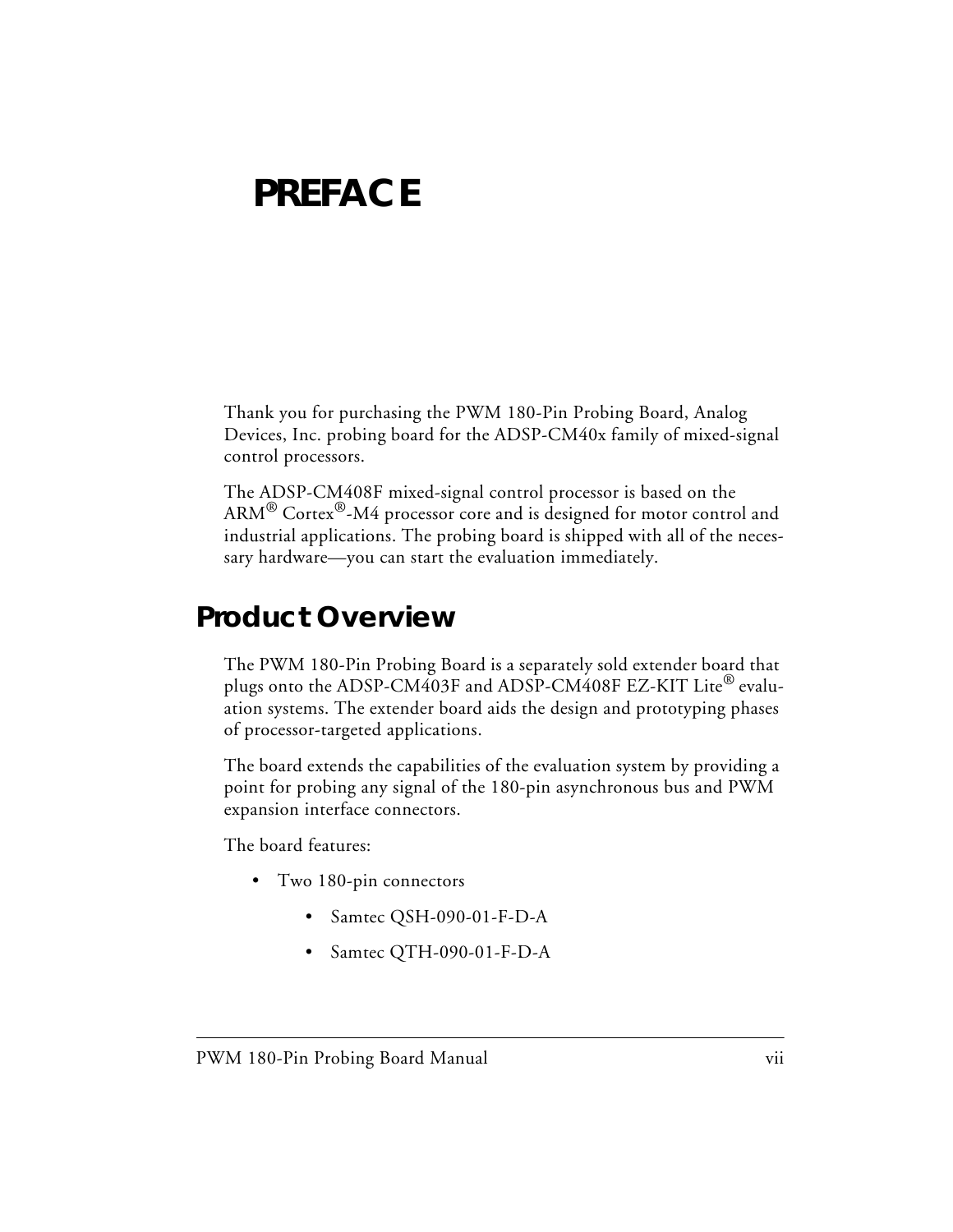- Five probing headers
	- Samtec TSW-118-07-L-D
- Ten GND headers
	- FCI 90726-402HLF

For information about the hardware components of the product, refer to [PWM 180-Pin Probing Board Bill Of Materials](#page-22-1).

### <span id="page-7-0"></span>**Purpose of This Manual**

The *PWM 180-Pin Probing Board Manual* provides instructions for installing the product hardware (board). A schematic and a bill of materials are provided for reference.

### <span id="page-7-1"></span>**Intended Audience**

The primary audience for this manual is a programmer who is familiar with an ARM Cortex-M4-based core.

The ADSP-CM40x family of mixed-signal control processors is based on the ARM Cortex-M4 processor core with floating-point unit and integrated SRAM memory, flash memory, accelerators, and peripherals.

The applicable documentation for programming the ARM Cortex-M4 processor core includes:

- *Cortex-M4 Devices Generic User Guide*
- *CoreSight ETM-M4 Technical Reference Manual*
- *Cortex-M4 Technical Reference Manual*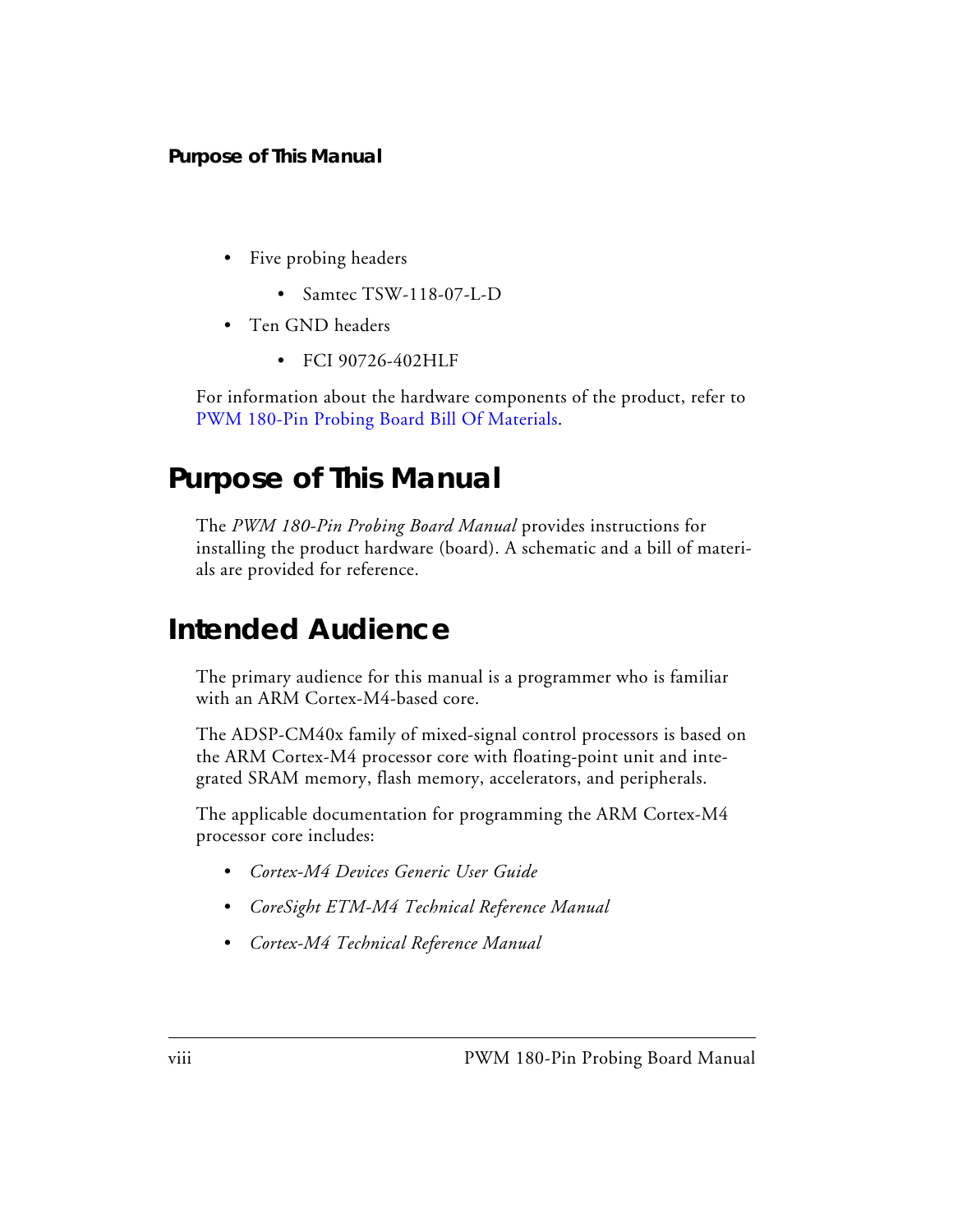For additional information on this Analog Devices processor, see the *ADSP-CM40x Mixed-Signal Control Processor Hardware Reference*[. This](http://infocenter.arm.com/help/)  document describes the ARM Cortex-M4 processor core and memory [architecture used on the ADSP-CM40x processor, but does not provide](http://infocenter.arm.com/help/)  detailed programming information for the ARM core.

For more information about programming the ARM core, visit the ARM Information Center:

[http://infocenter.arm.com/help/](http://infocenter.arm.com/help/ )

### <span id="page-8-0"></span>**Manual Contents**

The manual consists of:

- Chapter 1, [Using PWM 180-Pin Probing Board](#page-14-1) Describes the product functionality.
- Chapter 2, [PWM 180-Pin Probing Board Hardware Reference](#page-18-2) Provides information about the board's hardware components.
- Appendix A, [PWM 180-Pin Probing Board Bill Of Materials](#page-22-1) Lists the hardware components used to manufacture the board.
- Appendix B, [PWM 180-Pin Probing Board Schematic](#page-24-0) Lists the resources for board-level debugging.

### <span id="page-8-1"></span>**What's New in This Manual**

This is the first edition (Revision 1.0) of the *PWM 180-Pin Probing Board Manual*.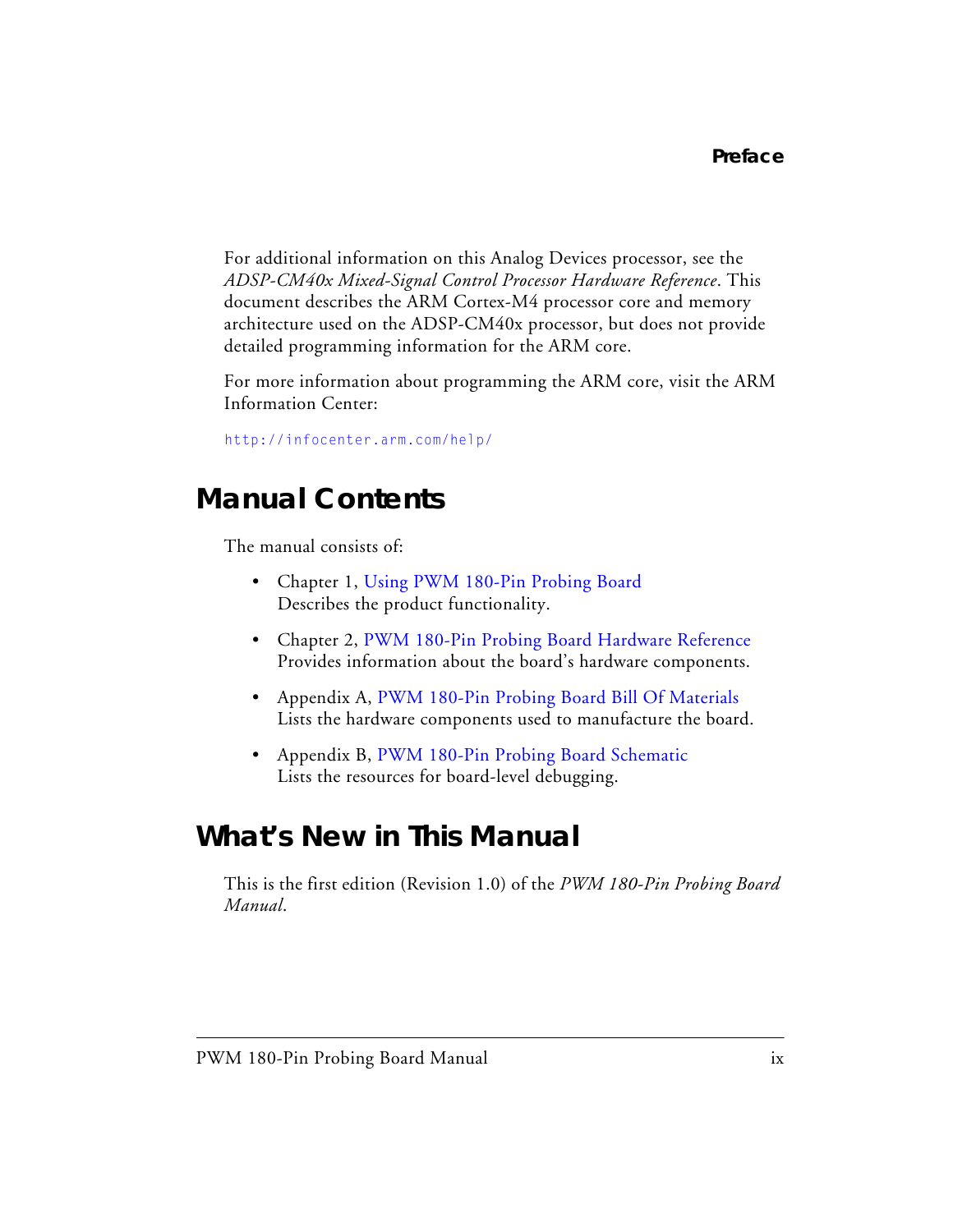### <span id="page-9-0"></span>**Technical Support**

You can reach Analog Devices processors and DSP technical support in the following ways:

- <span id="page-9-2"></span>• Post your questions in the processors and DSP support community at EngineerZone<sup>®</sup>: <http://ez.analog.com/community/dsp>
- Submit your questions to technical support directly at: <http://www.analog.com/support>
- E-mail your questions about processors and processor applications to:

```
processor.support@analog.com or
processor.china@analog.com (Greater China support)
```
- In the **USA only**, call **1-800-ANALOGD** (1-800-262-5643)
- Contact your Analog Devices sales office or authorized distributor. Locate one at: [www.analog.com/adi-sales](http://www.analog.com/adi-sales )
- Send questions by mail to: Processors and DSP Technical Support Analog Devices, Inc. Three Technology Way P.O. Box 9106 Norwood, MA 02062-9106 USA

### <span id="page-9-1"></span>**Supported Products**

This board supports Analog Devices ADSP-CM403F and ADSP-CM408F EZ-KIT Lites.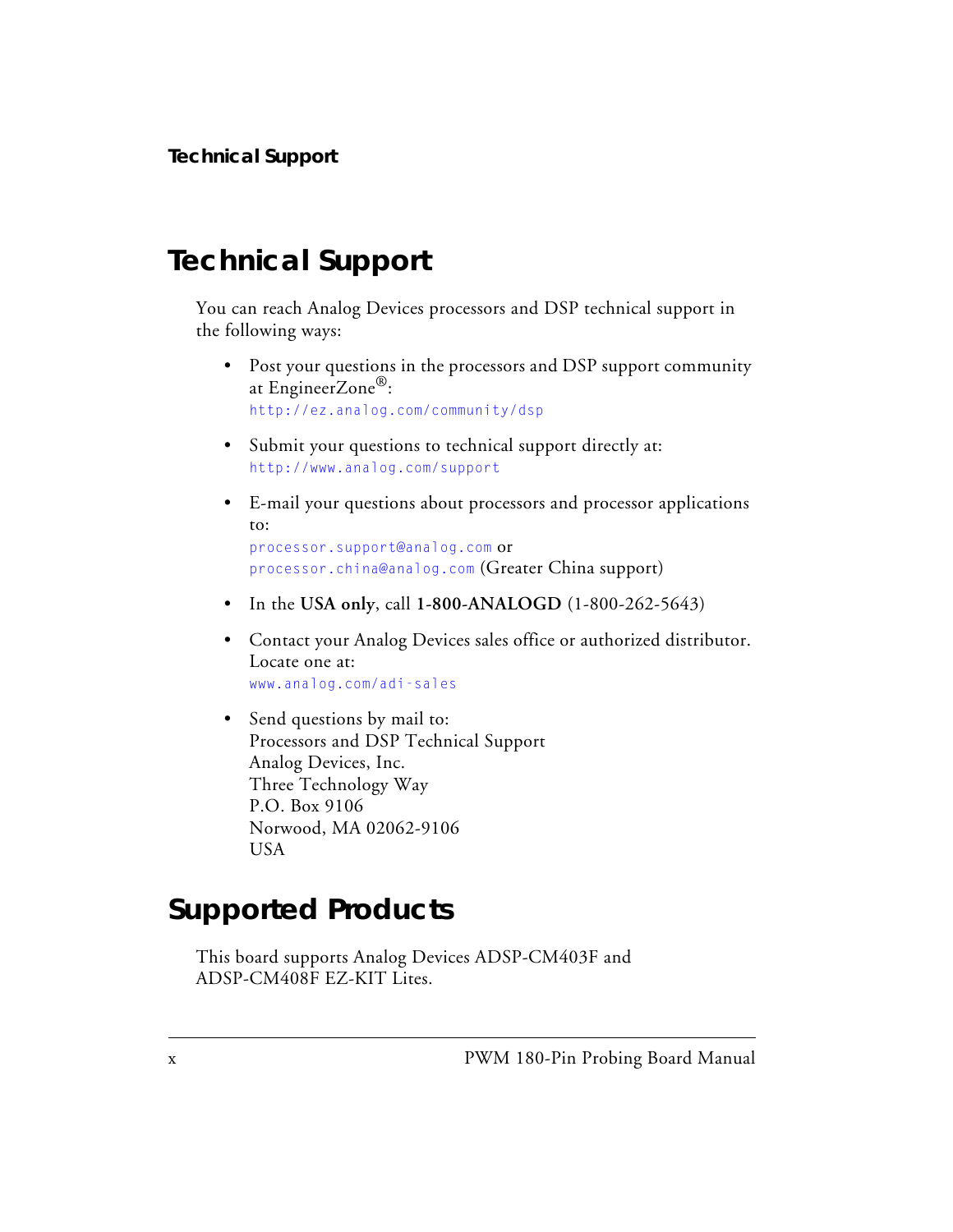### <span id="page-10-0"></span>**Product Information**

Product information can be obtained from the Analog Devices Web site and the online help system.

### <span id="page-10-1"></span>**Analog Devices Web Site**

The Analog Devices Web site, [www.analog.com](http://www.analog.com), provides information about a broad range of products—analog integrated circuits, amplifiers, converters, and digital signal processors.

To access a complete technical library for each processor family, go to [http://www.analog.com/processors/technical\\_library](http://www.analog.com/processors/technical_library/ ). The manuals selection opens a list of current manuals related to the product as well as a link to the previous revisions of the manuals. When locating your manual title, note a possible errata check mark next to the title that leads to the current correction report against the manual.

Also note, [myAnalog.com](http://www.analog.com/subscriptions ) is a free feature of the Analog Devices Web site that allows customization of a Web page to display only the latest information about products you are interested in. You can choose to receive weekly e-mail notifications containing updates to the Web pages that meet your interests, including documentation errata against all manuals. [myAnalog.com](http://www.analog.com/subscriptions ) provides access to books, application notes, data sheets, code examples, and more.

Visit [myAnalog.com](http://www.analog.com/subscriptions ) (found on the Analog Devices home page) to sign up. If you are a registered user, just log on. Your user name is your e-mail address.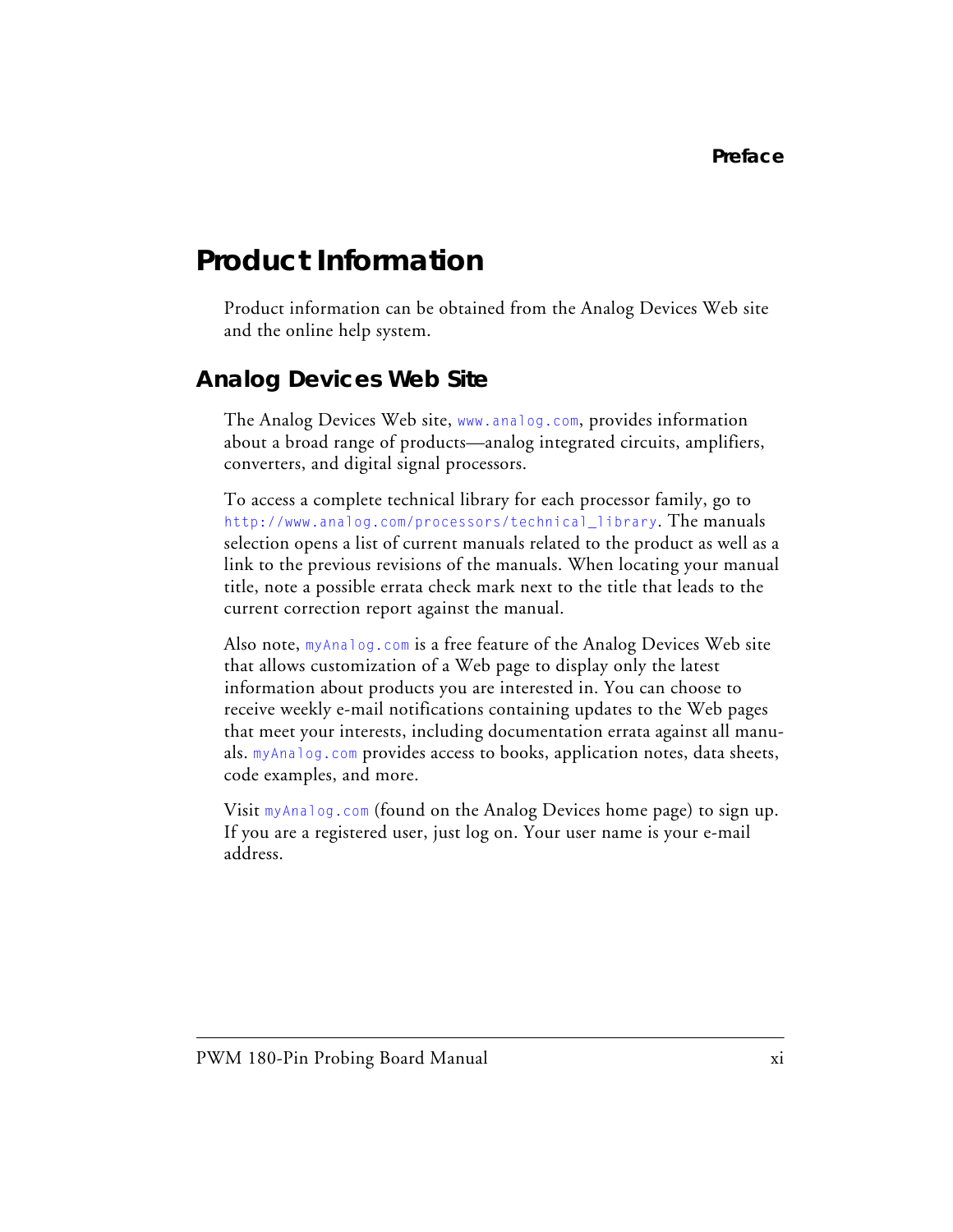### <span id="page-11-0"></span>**EngineerZone**

<span id="page-11-2"></span>EngineerZone is a technical support forum from Analog Devices. It allows you direct access to ADI technical support engineers. You can search FAQs and technical information to get quick answers to your embedded processing and DSP design questions.

Use EngineerZone to connect with other DSP developers who face similar design challenges. You can also use this open forum to share knowledge and collaborate with the ADI support team and your peers. Visit <http://ez.analog.com> to sign up.

### <span id="page-11-3"></span><span id="page-11-1"></span>**Notation Conventions**

Text conventions used in this manual are identified and described as follows.

| Example           | Description                                                                                                                                                                                 |
|-------------------|---------------------------------------------------------------------------------------------------------------------------------------------------------------------------------------------|
| File > Close      | Titles in reference sections indicate the location of an item within the<br>CCES environment's menu system (for example, the Close command<br>appears on the File menu).                    |
| $\{this   that\}$ | Alternative required items in syntax descriptions appear within curly<br>brackets and separated by vertical bars; read the example as this or<br>that. One or the other is required.        |
| [this   that]     | Optional items in syntax descriptions appear within brackets and sepa-<br>rated by vertical bars; read the example as an optional this or that.                                             |
| [this]            | Optional item lists in syntax descriptions appear within brackets delim-<br>ited by commas and terminated with an ellipse; read the example as an<br>optional comma-separated list of this. |
| .SECTION          | Commands, directives, keywords, and feature names are in text with<br>letter gothic font.                                                                                                   |
| filename          | Non-keyword placeholders appear in text with italic style format.                                                                                                                           |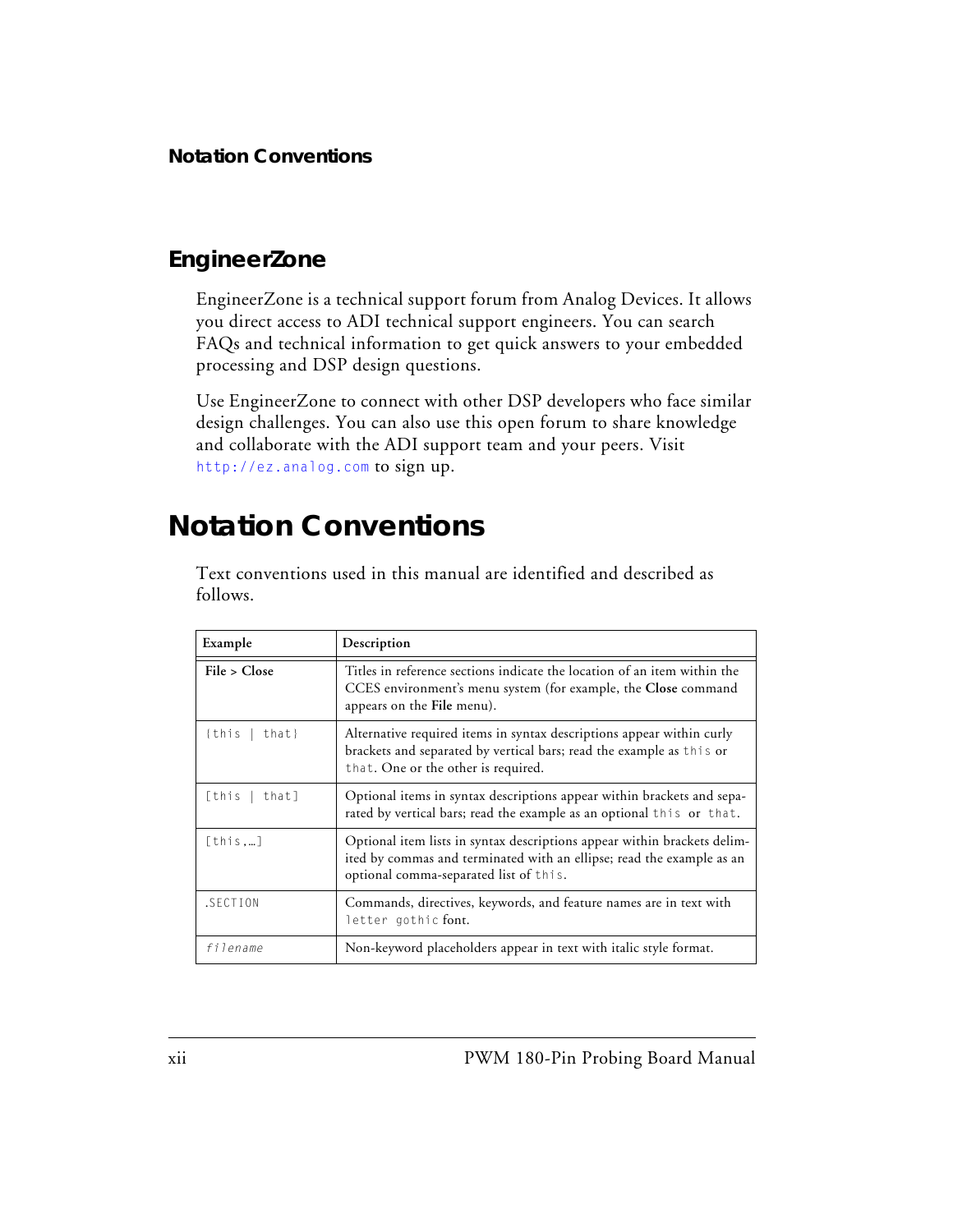| Example | Description                                                                                                                                                                                                                                                                                                             |
|---------|-------------------------------------------------------------------------------------------------------------------------------------------------------------------------------------------------------------------------------------------------------------------------------------------------------------------------|
|         | Note: For correct operation,<br>A Note provides supplementary information on a related topic. In the<br>online version of this book, the word Note appears instead of this<br>symbol.                                                                                                                                   |
|         | Caution: Incorrect device operation may result if<br>Caution: Device damage may result if<br>A Caution identifies conditions or inappropriate usage of the product<br>that could lead to undesirable results or product damage. In the online<br>version of this book, the word Caution appears instead of this symbol. |
|         | Warning: Injury to device users may result if<br>A Warning identifies conditions or inappropriate usage of the product<br>that could lead to conditions that are potentially hazardous for the<br>devices users. In the online version of this book, the word Warning<br>appears instead of this symbol.                |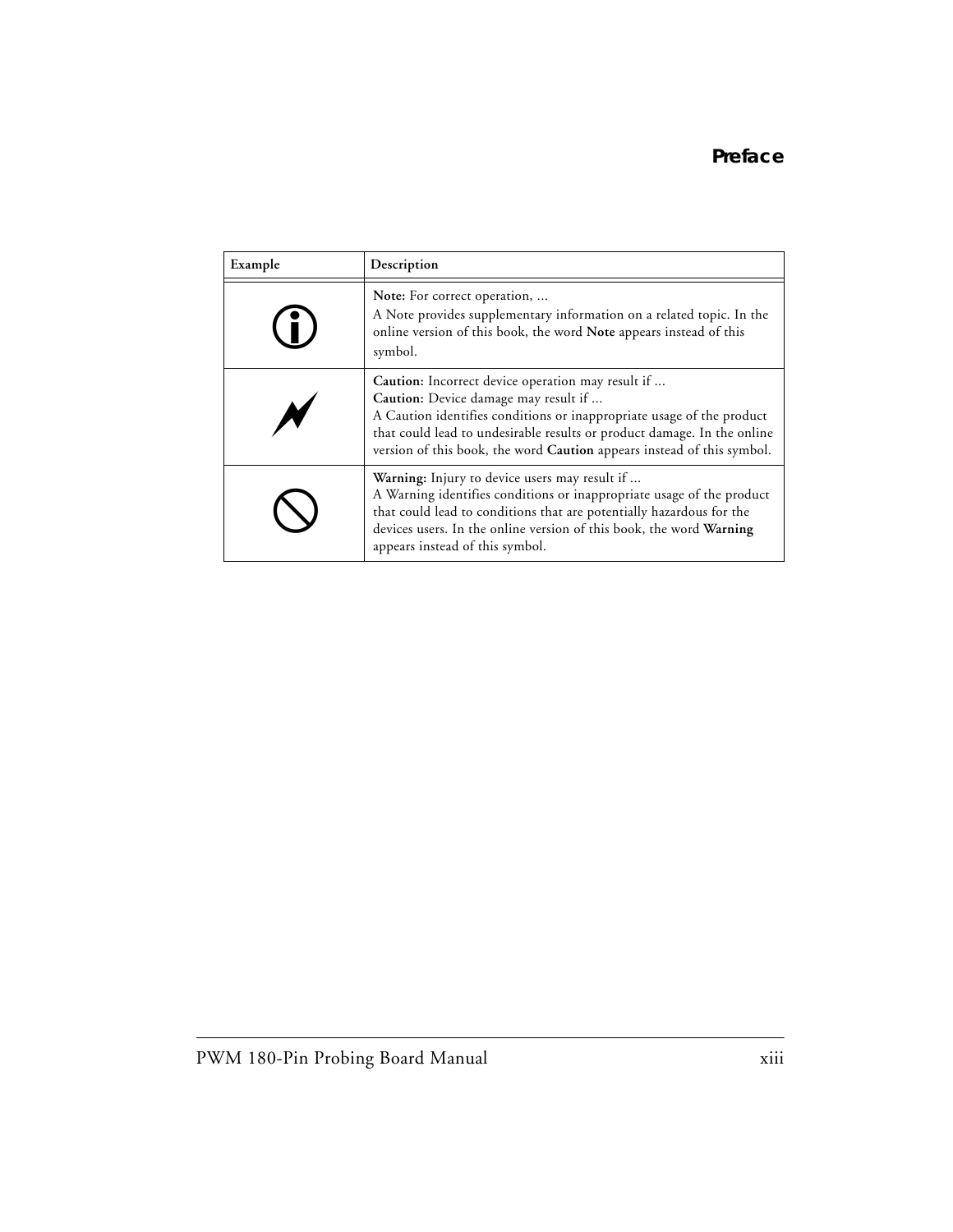#### **Notation Conventions**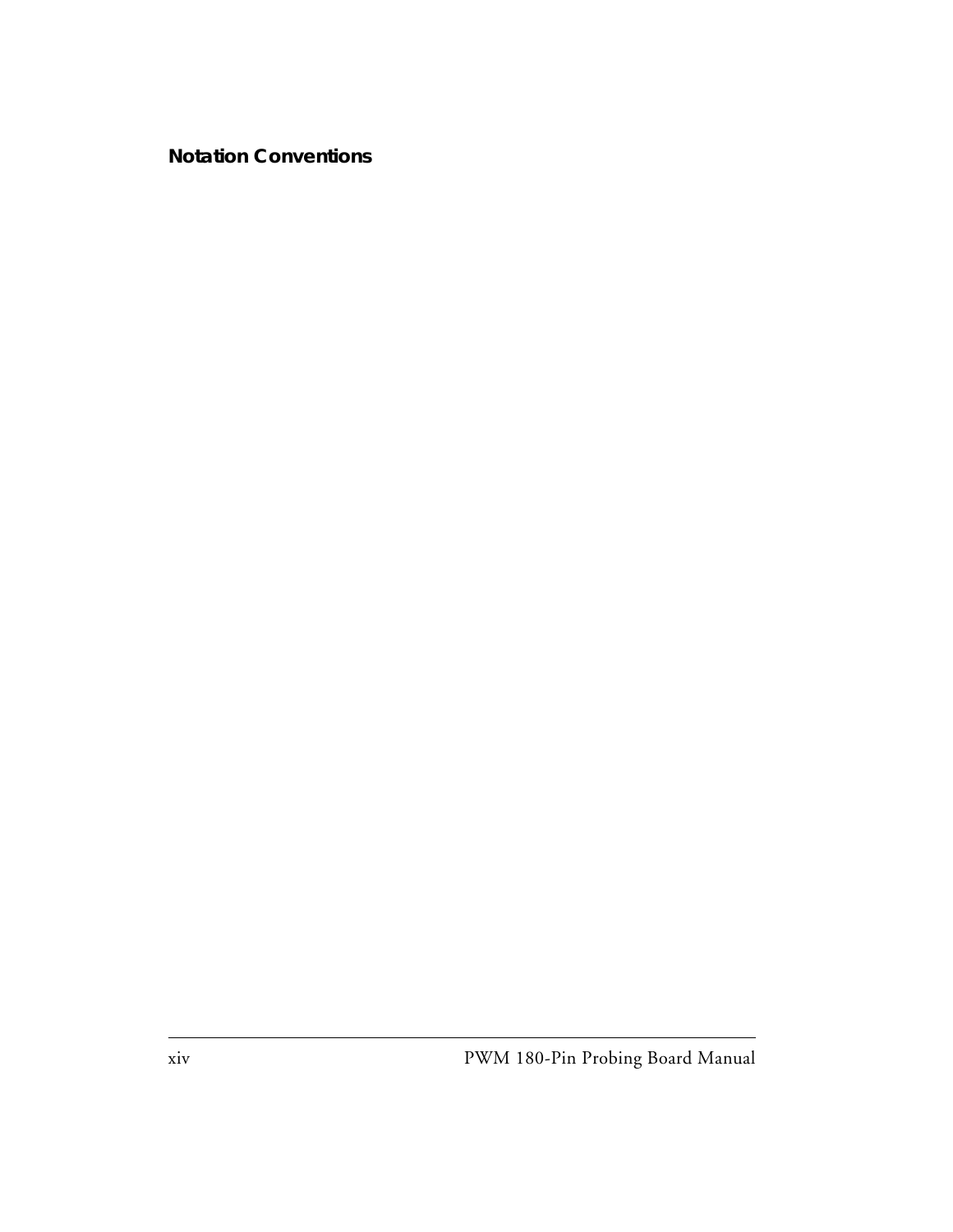## <span id="page-14-1"></span><span id="page-14-0"></span>**1 USING PWM 180-PIN PROBING BOARD**

This chapter provides information about using the PWM 180-Pin Probing Board.

The following topics are covered.

- [Package Contents](#page-15-0)
- [PWM 180-Pin Probing Board Installation](#page-15-1)
- [Expansion Interface](#page-16-0)
- [Reference Design Information](#page-17-0)

For detailed information on how to program the ADSP-CM40x processors, refer to the documents listed in the [Preface](#page-6-2).

For detailed information about the specific evaluation system, refer to the *ADSP-CM403F EZ-KIT Lite Evaluation System Manual* or the *ADSP-CM408F EZ-KIT Lite Evaluation System Manual*.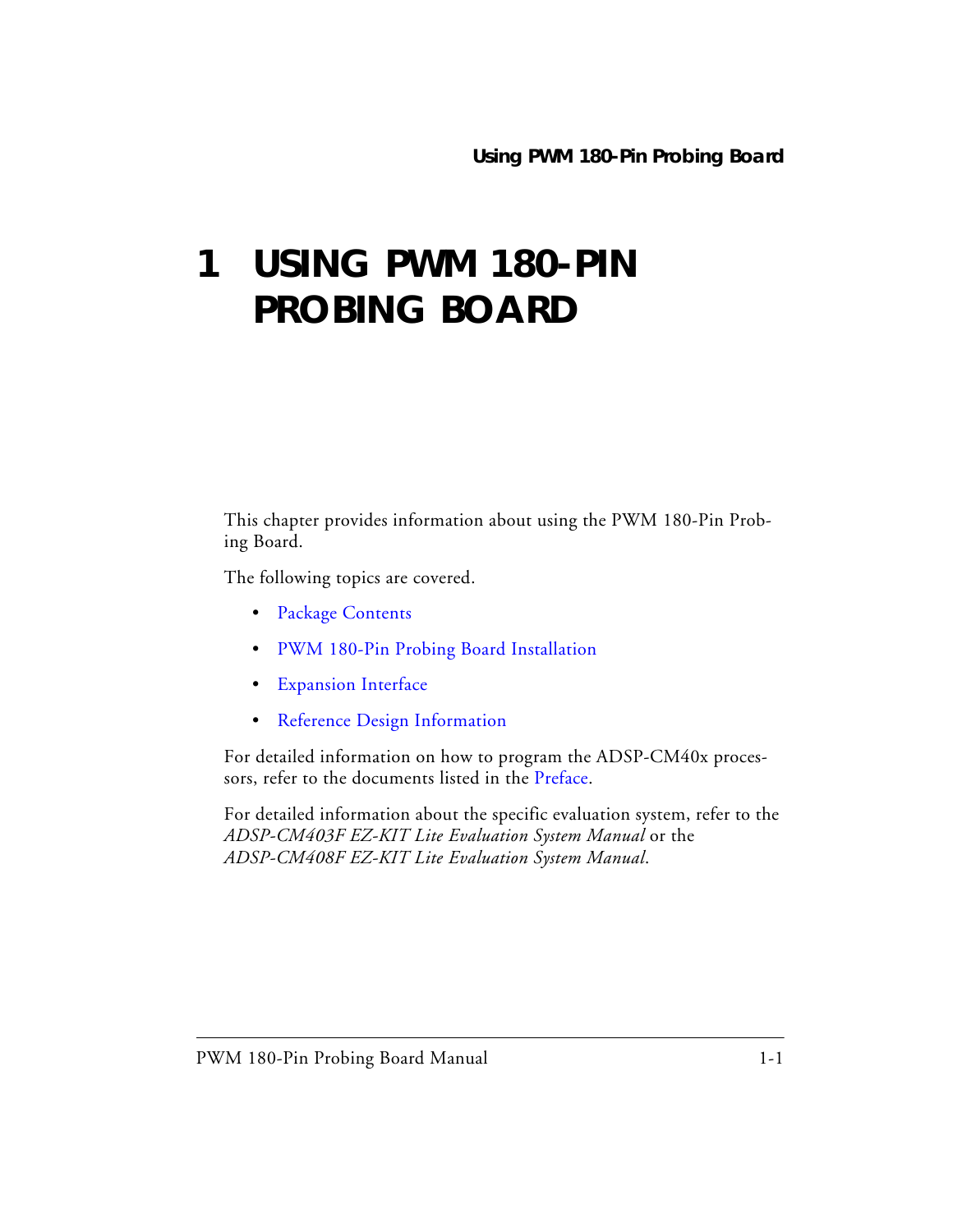### <span id="page-15-0"></span>**Package Contents**

<span id="page-15-3"></span>Your PWM 180-Pin Probing Board package contains the following items:

- <span id="page-15-5"></span>• PWM 180-Pin Probing Board
- <span id="page-15-4"></span>• Hardware for securing the extender board onto the EK-KIT Lite

Contact the vendor where you purchased your EZ-KIT Lite or contact Analog Devices, Inc. if any item is missing.

### <span id="page-15-1"></span>**PWM 180-Pin Probing Board Installation**

Follow these instructions to ensure correct operation of the product hardware.

1. Attach the extender board to the EZ-KIT Lite.

<span id="page-15-2"></span>The P1 connector on the extender board can be connected to the corresponding 180-pin connector on the EZ-KIT Lite.

2. Use the provided hardware to secure the extender to the EZ-KIT Lite.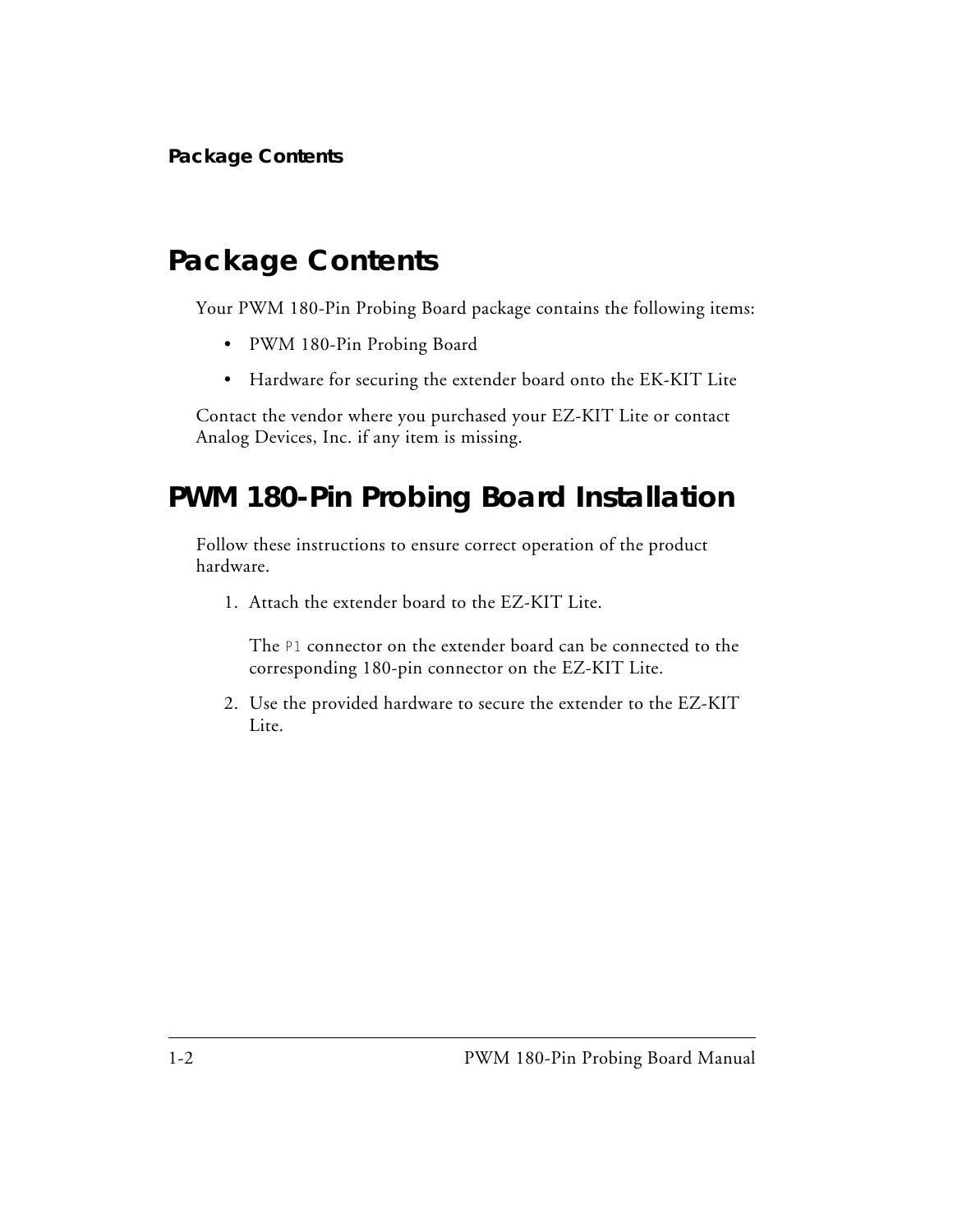

<span id="page-16-3"></span><span id="page-16-1"></span>Figure 1-1. Mechanical Mating Details

### <span id="page-16-2"></span><span id="page-16-0"></span>**Expansion Interface**

The expansion interface allows a custom-designed daughter board to be tested across various hardware platforms that have the same expansion interface.

The expansion interface implemented on the ADSP-CM40x EZ-KIT Lites consists of two 180-pin connectors. The connectors contain a majority of the processor's signals. There is also a 120-pin connector for Analog signals. The PWM 180-Pin Probing Board will not mate with the 120-pin connectors.



 Analog Devices does not support and is not responsible for the effects of additional circuitry.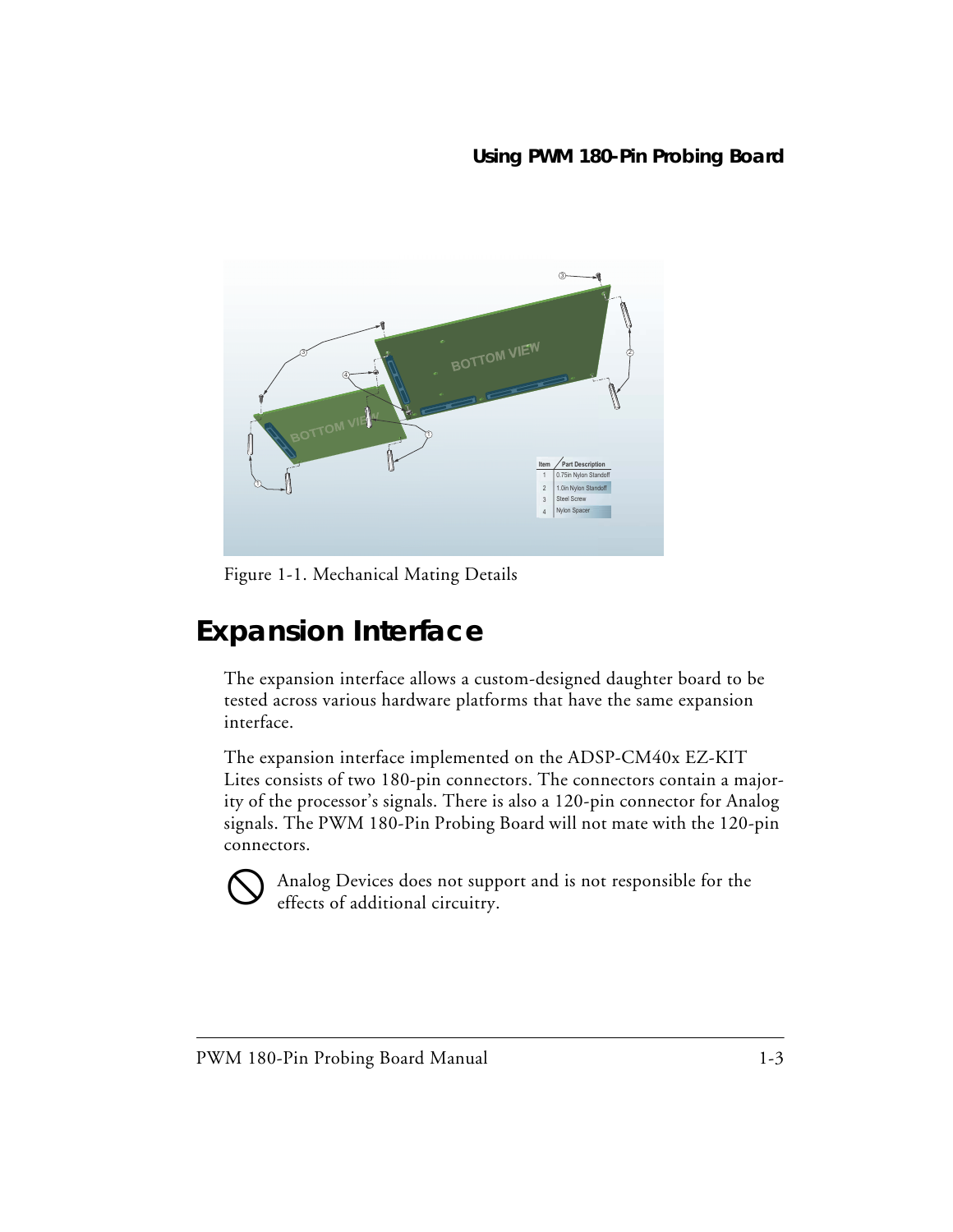### <span id="page-17-1"></span><span id="page-17-0"></span>**Reference Design Information**

A reference design info package is available for download on the Analog Devices Web site. The package provides information on the design, layout, fabrication, and assembly of the probing board.

The information can be found at:

<http://www.analog.com/MCEI1-PWMProbingBoard>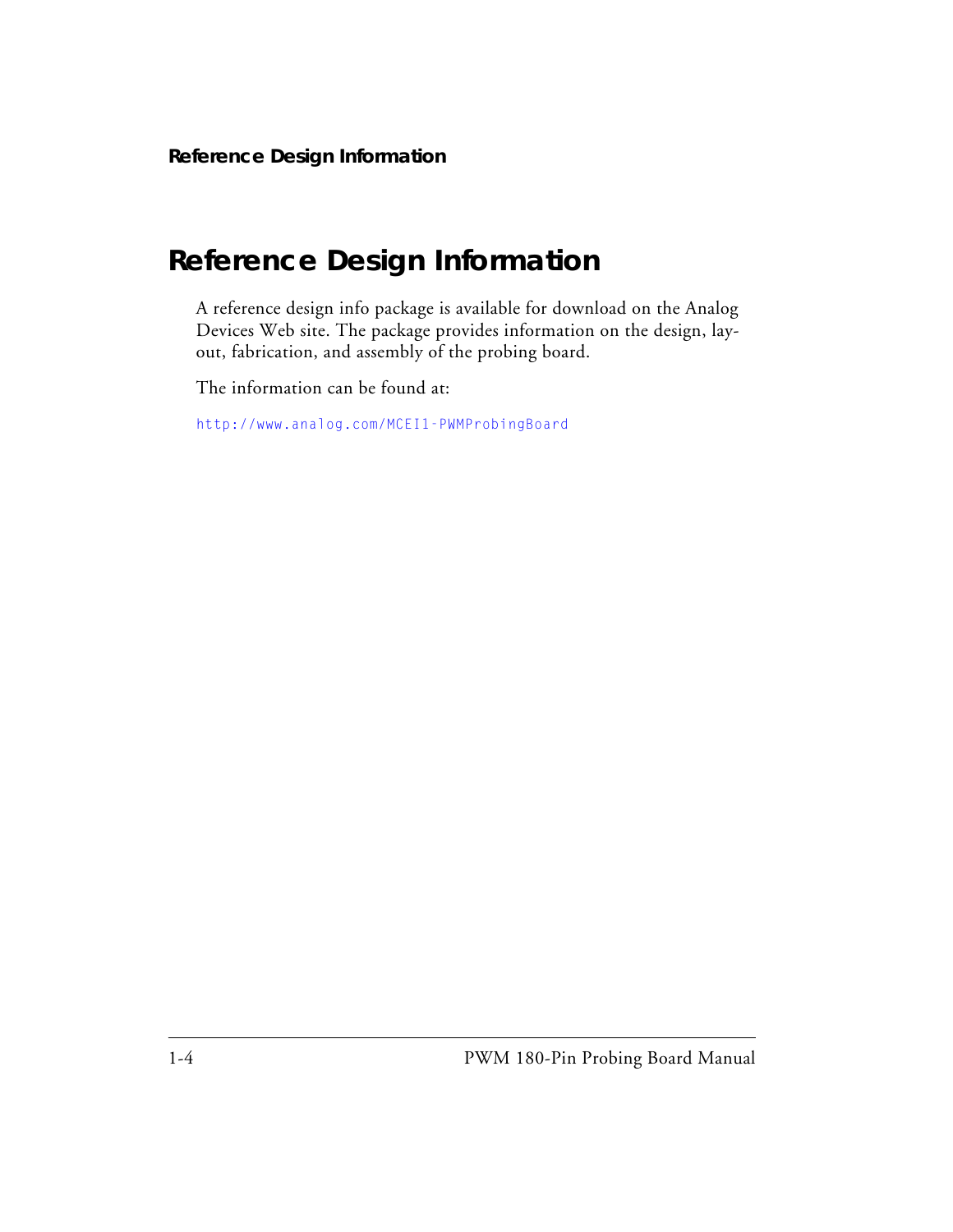## <span id="page-18-2"></span><span id="page-18-0"></span>**2 PWM 180-PIN PROBING BOARD HARDWARE REFERENCE**

This chapter describes the hardware design of the PWM 180-Pin Probing Board.

The following topics are covered.

• [System Architecture](#page-18-1)

Describes the board's configuration and explains how the board components interface with the processor.

• [Connectors](#page-19-0)

Shows the locations and provides part numbers for the on-board connectors. In addition, the manufacturer and part number information is provided for the mating parts.

### <span id="page-18-3"></span><span id="page-18-1"></span>**System Architecture**

The PWM 180-Pin Probing Board allows all signals to be probed. Silkscreen on the board corresponds with the pin number of the QTH-090-01-F-D-A (P1) connector. These numbers also match one-to-one with the QSH-090-01-F-D-A (Jx) connector located on the attached EZ-KIT Lite.

It is also possible to connect the PWM 180-Pin Probing Board in between the EZ-KIT Lite and an extender card with additional circuitry. To do this, connect P1 of the extender card to the EZ-KIT Lite and attach the extender card to J1 of the PWM 180-Pin Probing Board.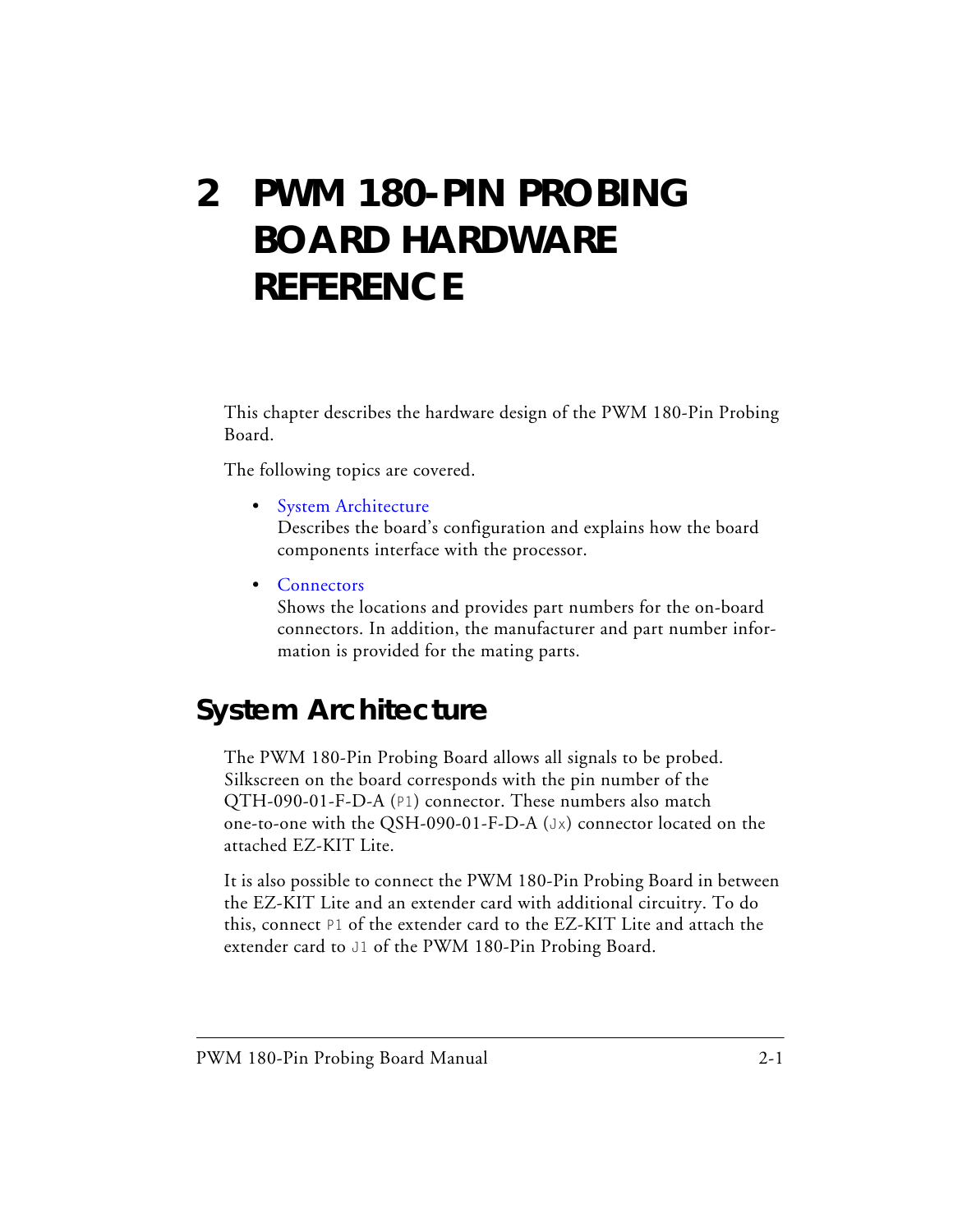### <span id="page-19-2"></span><span id="page-19-0"></span>**Connectors**

This section describes connector functionality and provides information about mating connectors. The connector locations are shown in [Figure 2-1](#page-19-1).



<span id="page-19-3"></span><span id="page-19-1"></span>Figure 2-1. Connector Locations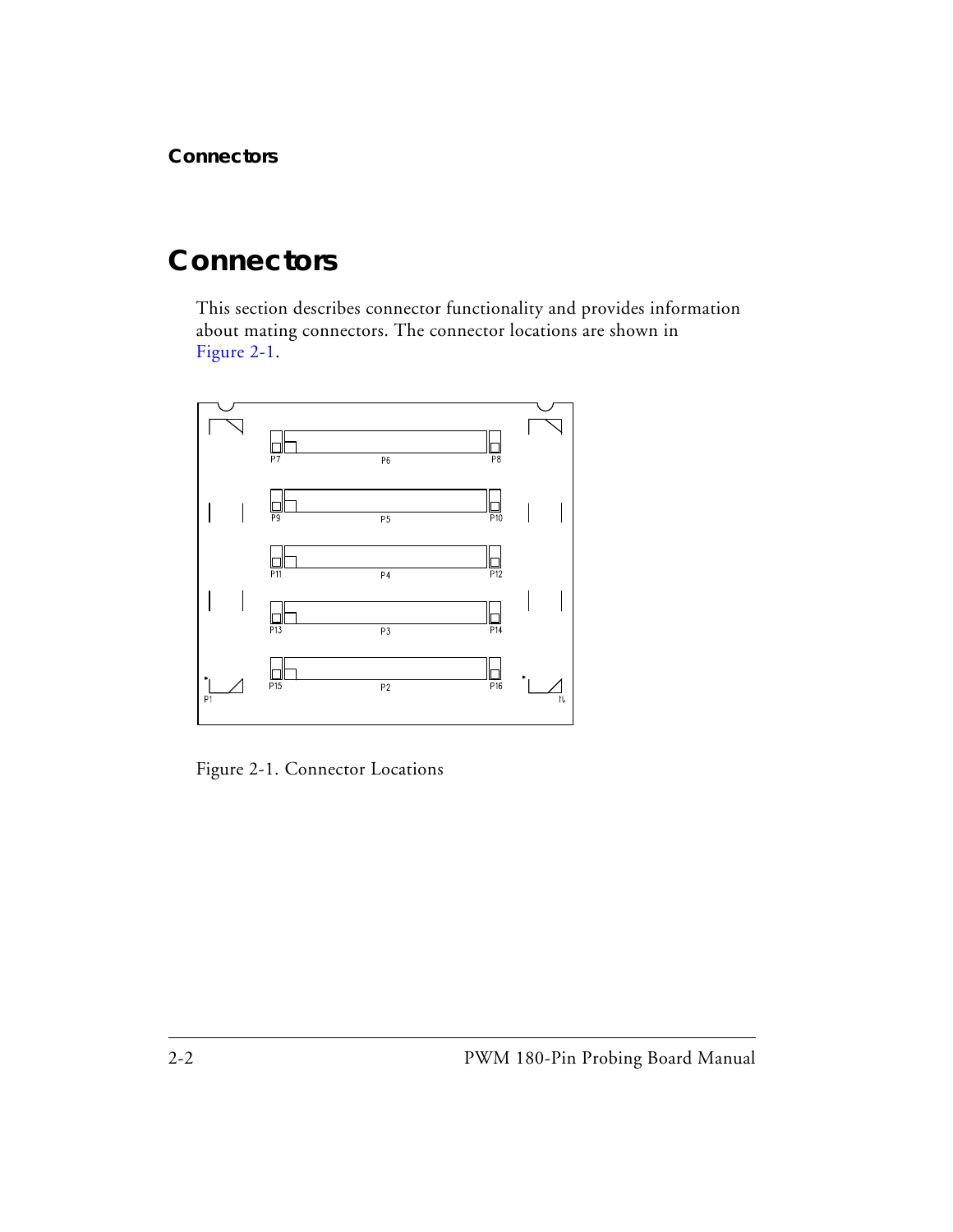### <span id="page-20-4"></span><span id="page-20-0"></span>**Connector (J1)**

| <b>Part Description</b>   | Manufacturer<br>Part Number |                  |  |
|---------------------------|-----------------------------|------------------|--|
| 180-pin high speed socket | SAMTEC                      | QSH-090-01-F-D-A |  |
| <b>Mating Connector</b>   |                             |                  |  |
|                           |                             |                  |  |

### <span id="page-20-5"></span><span id="page-20-1"></span>**Connector (P1)**

| <b>Part Description</b>   | Manufacturer<br>Part Number |                  |  |
|---------------------------|-----------------------------|------------------|--|
| 180-pin high speed header | SAMTEC                      | OTH-090-01-F-D-A |  |
| <b>Mating Connector</b>   |                             |                  |  |
|                           |                             |                  |  |

### <span id="page-20-6"></span><span id="page-20-2"></span>**Connector (P2–P6)**

| <b>Part Description</b>                               | Manufacturer | Part Number    |  |  |
|-------------------------------------------------------|--------------|----------------|--|--|
| IDC $18x20.1"$                                        | SAMTEC       | TSW-118-07-L-D |  |  |
| <b>Mating Connector</b>                               |              |                |  |  |
| 0.1" female connector with wire or oscilloscope probe |              |                |  |  |

### <span id="page-20-7"></span><span id="page-20-3"></span>**Connector (P7–P16)**

| <b>Part Description</b>     | Manufacturer            | Part Number  |
|-----------------------------|-------------------------|--------------|
| IDC $2x10.1"$               | FCI                     | 90726-402HLF |
|                             | <b>Mating Connector</b> |              |
| 0.1" oscilloscope probe GND |                         |              |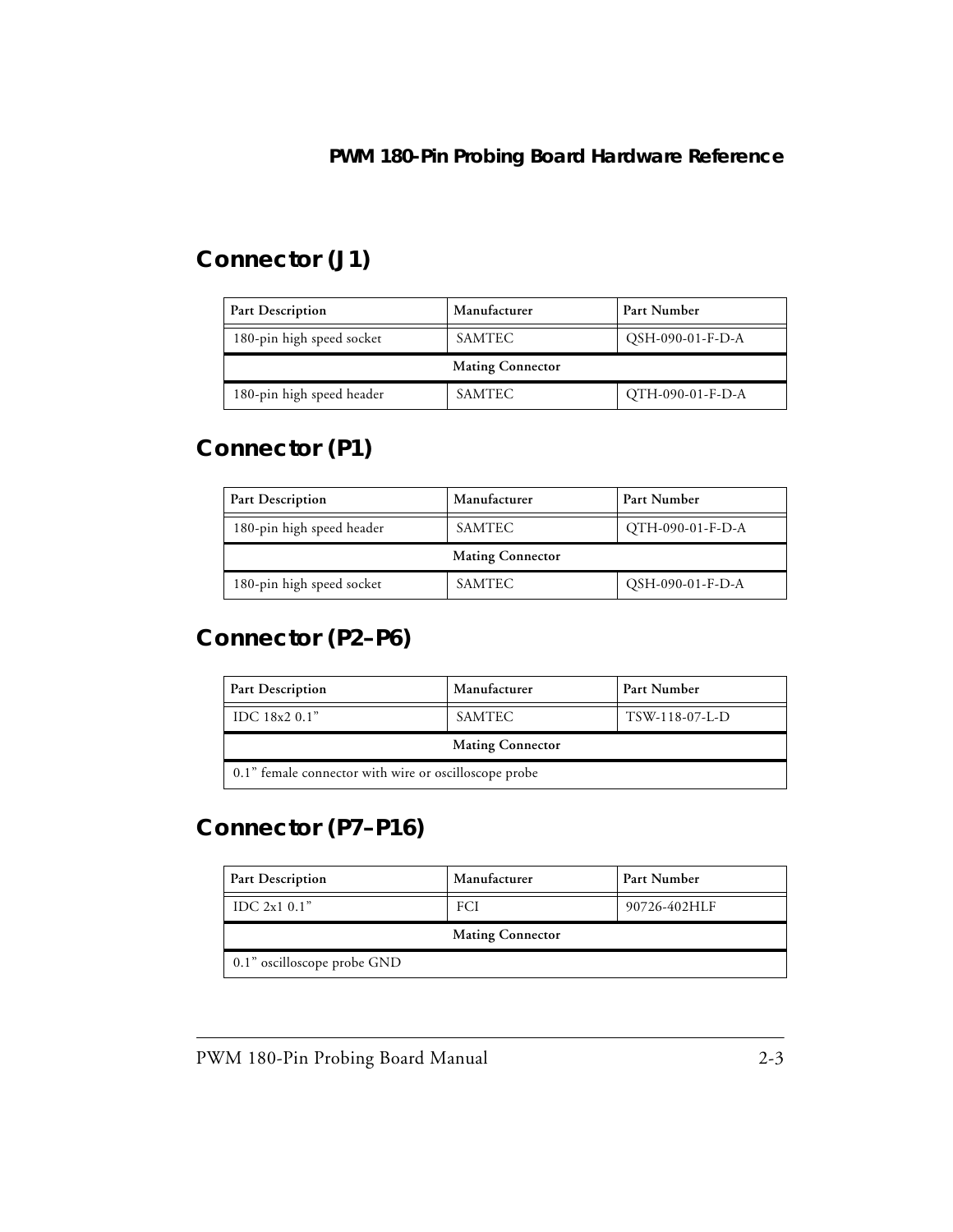#### **Connectors**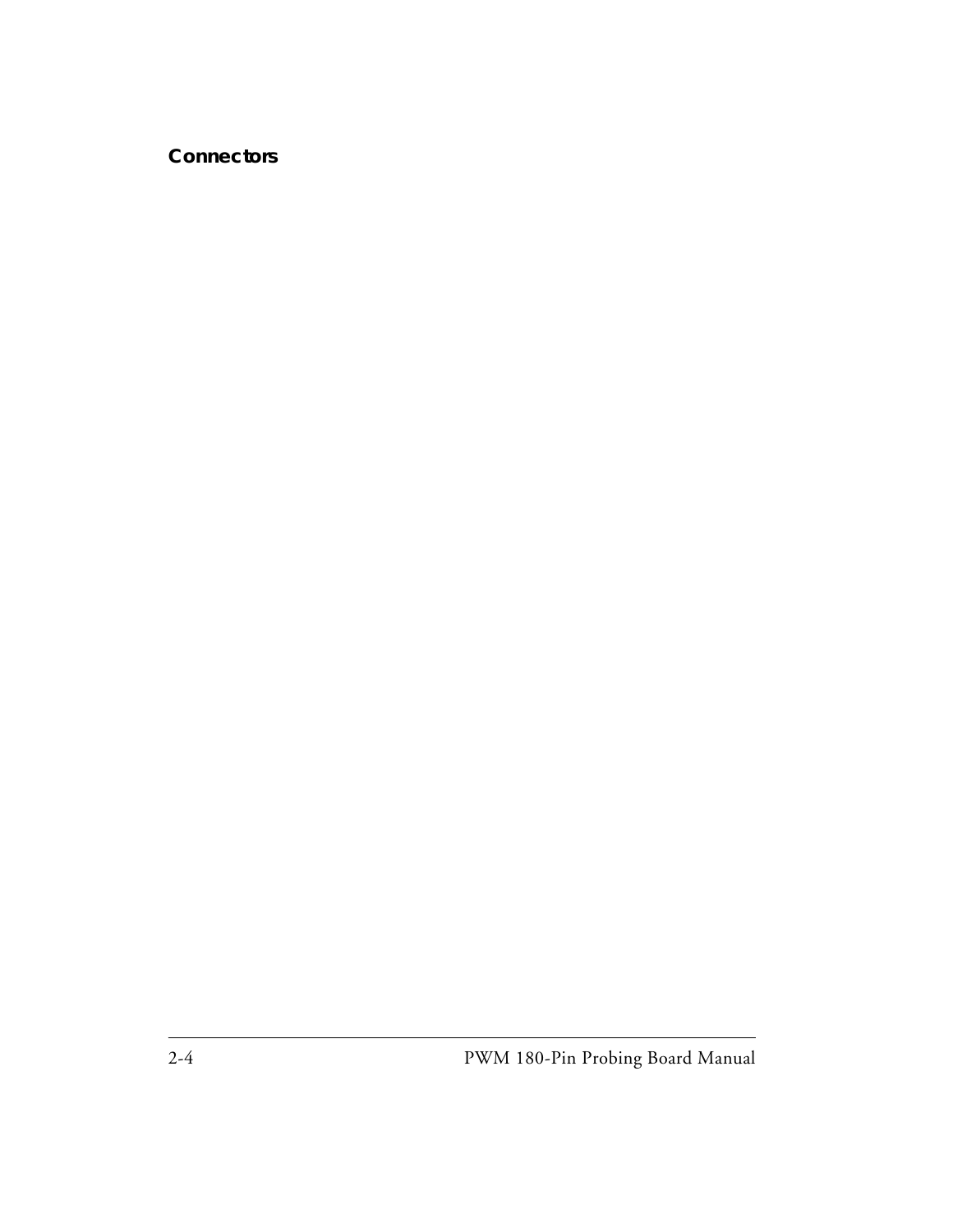## <span id="page-22-1"></span><span id="page-22-0"></span>**A PWM 180-PIN PROBING BOARD BILL OF MATERIALS**

The bill of materials corresponds to [PWM 180-Pin Probing Board](#page-24-0)  [Schematic.](#page-24-0)

| Ref.           | Qty | Description                          | Reference<br>Designator | Manufacturer  | Part Number      |
|----------------|-----|--------------------------------------|-------------------------|---------------|------------------|
|                | 10  | IDC 2X1 IDC2X1                       | P7-P16                  | <b>FCI</b>    | 90726-402HLF     |
| $\mathfrak{D}$ | 1   | 0.5MM 180PIN SAMTEC<br>QSH-090-F-D-A | $\overline{1}$          | <b>SAMTEC</b> | QSH-090-01-F-D-A |
| 3              | 1   | 0.5MM 180PIN SAMTEC<br>QTH-090-F-D-A | P <sub>1</sub>          | <b>SAMTEC</b> | QTH-090-01-F-D-A |
| 4              | 5   | IDC 18X2 SAMTEC<br>TSW-118-07-L-D    | $P2-P6$                 | <b>SAMTEC</b> | TSW-118-07-L-D   |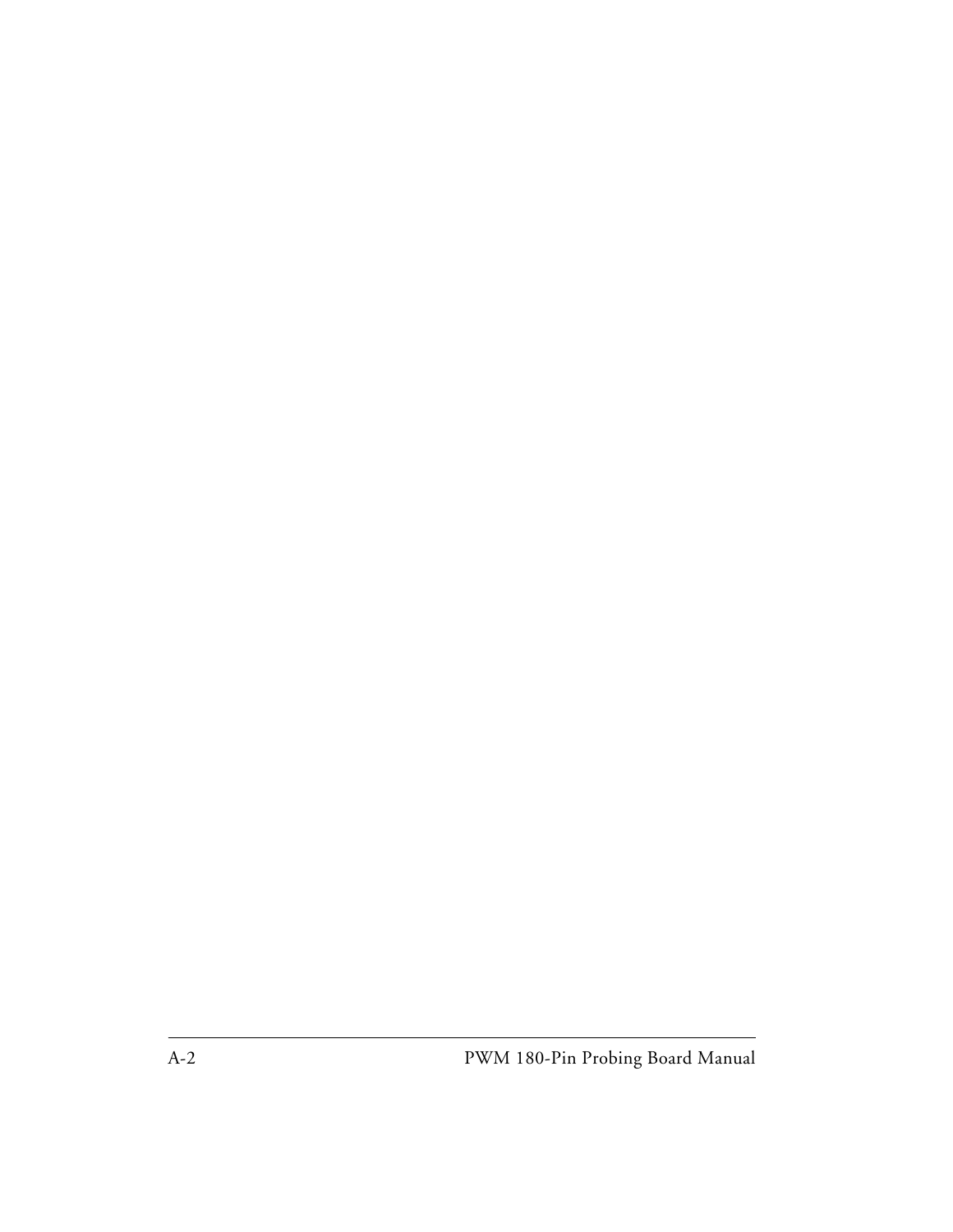**D**

**4**

**3**

**2**

**1**

**A B C**

|  | ANALOG <sup>20 Cotton Road</sup><br>Nashua, NH 03063<br>DEVICES PH: 1-800-ANALOGD |                                |                   |            |
|--|-----------------------------------------------------------------------------------|--------------------------------|-------------------|------------|
|  | <b>Title</b><br>PWM 180-PIN PROBING BOARD<br><b>Title</b>                         |                                |                   |            |
|  | <b>Size</b><br>$\sim$<br>◡                                                        | <b>Board No.</b><br>A0387-2012 |                   | Rev<br>0.1 |
|  | <b>Date</b>                                                                       | 09/25/2012                     | <b>Sheet</b><br>D |            |

<span id="page-24-0"></span>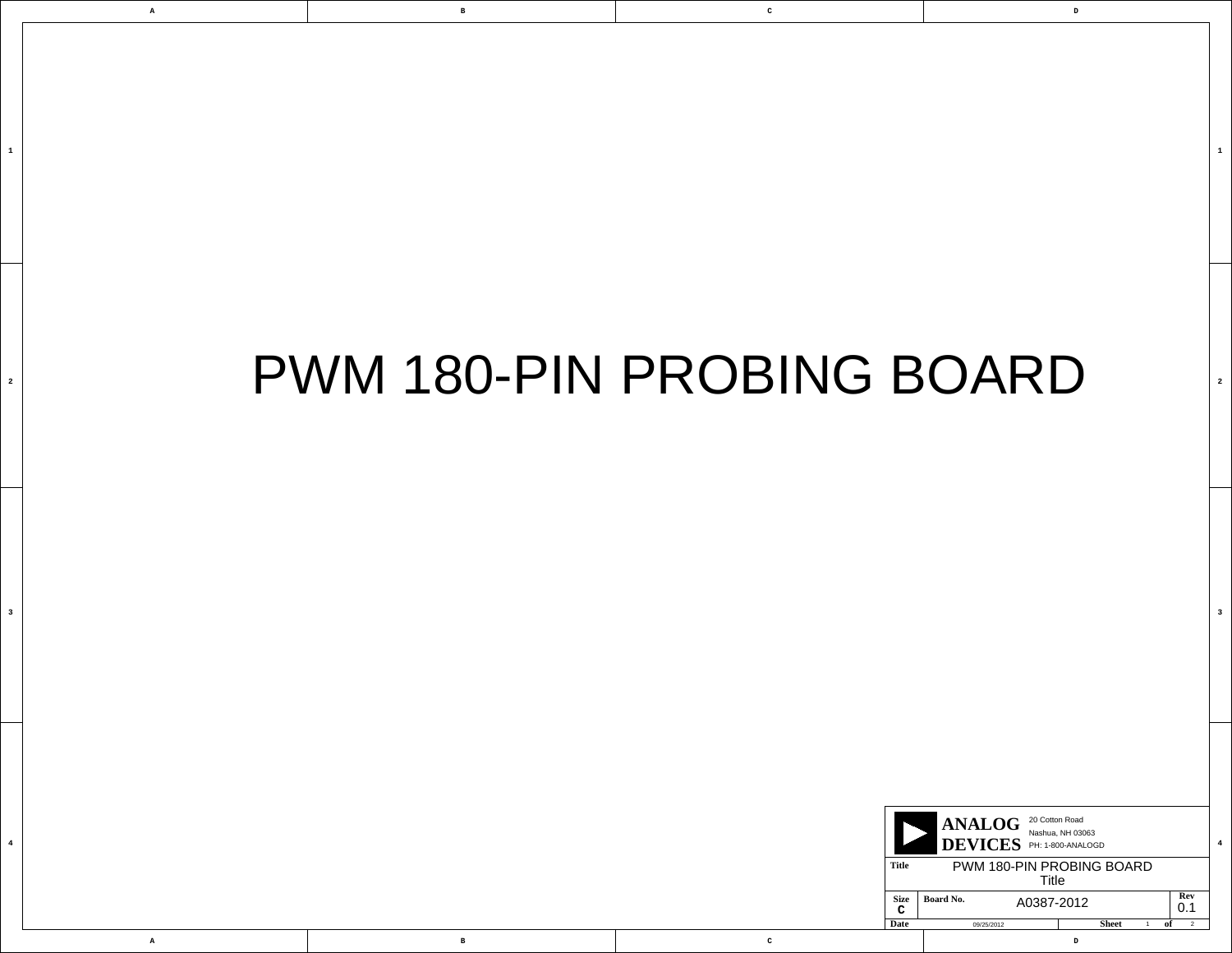

<span id="page-25-406"></span><span id="page-25-385"></span><span id="page-25-373"></span><span id="page-25-355"></span><span id="page-25-340"></span><span id="page-25-319"></span><span id="page-25-304"></span><span id="page-25-292"></span><span id="page-25-274"></span><span id="page-25-259"></span><span id="page-25-250"></span><span id="page-25-238"></span><span id="page-25-223"></span><span id="page-25-211"></span><span id="page-25-199"></span><span id="page-25-193"></span><span id="page-25-184"></span><span id="page-25-178"></span><span id="page-25-172"></span><span id="page-25-166"></span><span id="page-25-160"></span><span id="page-25-154"></span><span id="page-25-148"></span>**A**

**B**

<span id="page-25-407"></span><span id="page-25-341"></span><span id="page-25-331"></span><span id="page-25-328"></span><span id="page-25-320"></span><span id="page-25-310"></span><span id="page-25-305"></span><span id="page-25-298"></span><span id="page-25-293"></span><span id="page-25-283"></span><span id="page-25-275"></span><span id="page-25-268"></span><span id="page-25-260"></span><span id="page-25-251"></span><span id="page-25-247"></span><span id="page-25-239"></span><span id="page-25-229"></span><span id="page-25-224"></span><span id="page-25-217"></span><span id="page-25-212"></span><span id="page-25-205"></span><span id="page-25-200"></span><span id="page-25-196"></span><span id="page-25-194"></span><span id="page-25-190"></span><span id="page-25-187"></span><span id="page-25-185"></span><span id="page-25-181"></span><span id="page-25-179"></span><span id="page-25-175"></span><span id="page-25-173"></span><span id="page-25-169"></span><span id="page-25-167"></span><span id="page-25-163"></span><span id="page-25-161"></span><span id="page-25-157"></span><span id="page-25-155"></span><span id="page-25-151"></span><span id="page-25-149"></span>**C**

**A**

**B**

<span id="page-25-145"></span><span id="page-25-142"></span><span id="page-25-139"></span><span id="page-25-136"></span><span id="page-25-127"></span><span id="page-25-121"></span><span id="page-25-115"></span><span id="page-25-103"></span><span id="page-25-97"></span><span id="page-25-91"></span><span id="page-25-79"></span><span id="page-25-73"></span><span id="page-25-67"></span><span id="page-25-58"></span><span id="page-25-52"></span><span id="page-25-46"></span><span id="page-25-40"></span>**D**

**C**

<span id="page-25-410"></span><span id="page-25-401"></span><span id="page-25-395"></span><span id="page-25-371"></span><span id="page-25-362"></span><span id="page-25-353"></span><span id="page-25-335"></span><span id="page-25-323"></span><span id="page-25-314"></span><span id="page-25-290"></span><span id="page-25-281"></span><span id="page-25-254"></span><span id="page-25-242"></span><span id="page-25-112"></span><span id="page-25-88"></span><span id="page-25-64"></span>**Title**

<span id="page-25-330"></span><span id="page-25-189"></span><span id="page-25-168"></span><span id="page-25-162"></span><span id="page-25-156"></span><span id="page-25-150"></span>

<span id="page-25-444"></span><span id="page-25-438"></span><span id="page-25-432"></span><span id="page-25-426"></span><span id="page-25-420"></span><span id="page-25-414"></span><span id="page-25-412"></span><span id="page-25-402"></span><span id="page-25-397"></span><span id="page-25-390"></span><span id="page-25-378"></span><span id="page-25-363"></span><span id="page-25-348"></span><span id="page-25-327"></span><span id="page-25-309"></span><span id="page-25-297"></span><span id="page-25-282"></span><span id="page-25-267"></span><span id="page-25-246"></span><span id="page-25-228"></span><span id="page-25-216"></span><span id="page-25-204"></span><span id="page-25-195"></span><span id="page-25-186"></span><span id="page-25-180"></span><span id="page-25-174"></span>1<br>2<br>2<br>4<br>4

<span id="page-25-394"></span><span id="page-25-388"></span><span id="page-25-382"></span><span id="page-25-352"></span><span id="page-25-346"></span><span id="page-25-343"></span><span id="page-25-313"></span><span id="page-25-307"></span><span id="page-25-280"></span><span id="page-25-271"></span><span id="page-25-265"></span><span id="page-25-241"></span><span id="page-25-232"></span><span id="page-25-226"></span><span id="page-25-144"></span><span id="page-25-141"></span><span id="page-25-138"></span><span id="page-25-135"></span><span id="page-25-132"></span><span id="page-25-129"></span><span id="page-25-126"></span><span id="page-25-120"></span><span id="page-25-114"></span><span id="page-25-111"></span><span id="page-25-108"></span><span id="page-25-105"></span><span id="page-25-102"></span><span id="page-25-96"></span><span id="page-25-90"></span><span id="page-25-87"></span><span id="page-25-84"></span><span id="page-25-81"></span><span id="page-25-78"></span><span id="page-25-72"></span><span id="page-25-66"></span><span id="page-25-63"></span><span id="page-25-60"></span><span id="page-25-57"></span><span id="page-25-51"></span><span id="page-25-45"></span><span id="page-25-39"></span><span id="page-25-36"></span><span id="page-25-33"></span> $\mathbf{3}$ 

 $\overline{\mathbf{4}}$ 

<span id="page-25-534"></span><span id="page-25-528"></span><span id="page-25-522"></span><span id="page-25-516"></span><span id="page-25-510"></span><span id="page-25-504"></span><span id="page-25-498"></span><span id="page-25-492"></span><span id="page-25-486"></span><span id="page-25-480"></span><span id="page-25-474"></span><span id="page-25-468"></span><span id="page-25-462"></span><span id="page-25-456"></span><span id="page-25-450"></span><span id="page-25-123"></span><span id="page-25-117"></span><span id="page-25-99"></span><span id="page-25-93"></span><span id="page-25-75"></span><span id="page-25-69"></span><span id="page-25-54"></span><span id="page-25-48"></span><span id="page-25-42"></span><span id="page-25-30"></span><span id="page-25-27"></span><span id="page-25-24"></span><span id="page-25-18"></span><span id="page-25-12"></span><span id="page-25-6"></span><span id="page-25-0"></span> $\overline{a}$ 

 $\mathbf{1}$ 

<span id="page-25-405"></span><span id="page-25-332"></span><span id="page-25-258"></span><span id="page-25-249"></span><span id="page-25-237"></span><span id="page-25-230"></span><span id="page-25-222"></span><span id="page-25-218"></span><span id="page-25-210"></span><span id="page-25-206"></span><span id="page-25-198"></span><span id="page-25-197"></span><span id="page-25-192"></span><span id="page-25-191"></span><span id="page-25-188"></span><span id="page-25-183"></span><span id="page-25-182"></span><span id="page-25-177"></span><span id="page-25-176"></span><span id="page-25-171"></span><span id="page-25-170"></span><span id="page-25-165"></span><span id="page-25-164"></span><span id="page-25-159"></span><span id="page-25-158"></span><span id="page-25-153"></span><span id="page-25-152"></span><span id="page-25-147"></span>

| PIN <sub>1</sub> | P2<br>1                              |                       | PIN <sub>2</sub> |
|------------------|--------------------------------------|-----------------------|------------------|
| PIN <sub>3</sub> | 3                                    |                       | PIN 4            |
| PIN <sub>5</sub> | 5<br>┽                               | 6                     | PIN <sub>6</sub> |
| PIN <sub>7</sub> | 7<br>$\hspace{.1cm} + \hspace{.1cm}$ | 8                     | PIN 8            |
| PIN <sub>9</sub> | 9                                    | 10                    | <b>PIN 10</b>    |
| <b>PIN 11</b>    | 11<br>$^+$                           | 12                    | <b>PIN 12</b>    |
| <b>PIN 13</b>    | 13                                   | 14                    | <b>PIN 14</b>    |
| <b>PIN 15</b>    | <u>15</u>                            | 16                    | <b>PIN 16</b>    |
| <b>PIN 17</b>    | 17                                   | 18                    | <b>PIN 18</b>    |
| <b>PIN 19</b>    | <u> 19</u>                           | <u>20</u>             | <b>PIN 20</b>    |
| <b>PIN 21</b>    | <u>21</u>                            | 22                    | <b>PIN 22</b>    |
| <b>PIN 23</b>    | <u>23</u><br>$\!{+}$                 | 24                    | <b>PIN 24</b>    |
| <b>PIN 25</b>    | $\overline{25}$                      | $_{26}$               | <b>PIN 26</b>    |
| <b>PIN 27</b>    | <u>27</u><br>$^+$                    | <u>28</u>             | <b>PIN 28</b>    |
| <b>PIN 29</b>    | 29                                   | <u>30</u>             | <b>PIN 30</b>    |
| <b>PIN 31</b>    | <u>31</u>                            | <u>32</u>             | <b>PIN 32</b>    |
| <b>PIN 33</b>    | 33                                   | 34                    | <b>PIN 34</b>    |
| <b>PIN 35</b>    | 35                                   | 36                    | <b>PIN 36</b>    |
|                  |                                      | SAMTEC TSW-118-07-L-D |                  |

<span id="page-25-409"></span><span id="page-25-400"></span><span id="page-25-370"></span><span id="page-25-361"></span><span id="page-25-334"></span><span id="page-25-322"></span><span id="page-25-289"></span><span id="page-25-253"></span>

<span id="page-25-458"></span><span id="page-25-452"></span><span id="page-25-446"></span><span id="page-25-440"></span><span id="page-25-434"></span><span id="page-25-428"></span><span id="page-25-422"></span><span id="page-25-416"></span><span id="page-25-404"></span><span id="page-25-392"></span><span id="page-25-380"></span><span id="page-25-365"></span><span id="page-25-350"></span><span id="page-25-329"></span>

<span id="page-25-538"></span><span id="page-25-537"></span><span id="page-25-536"></span><span id="page-25-532"></span><span id="page-25-531"></span><span id="page-25-530"></span><span id="page-25-526"></span><span id="page-25-525"></span><span id="page-25-524"></span><span id="page-25-520"></span><span id="page-25-519"></span><span id="page-25-518"></span><span id="page-25-514"></span><span id="page-25-513"></span><span id="page-25-512"></span><span id="page-25-508"></span><span id="page-25-507"></span><span id="page-25-506"></span><span id="page-25-502"></span><span id="page-25-501"></span><span id="page-25-500"></span><span id="page-25-496"></span><span id="page-25-495"></span><span id="page-25-494"></span><span id="page-25-490"></span><span id="page-25-489"></span><span id="page-25-488"></span><span id="page-25-484"></span><span id="page-25-483"></span><span id="page-25-478"></span><span id="page-25-472"></span><span id="page-25-466"></span><span id="page-25-460"></span><span id="page-25-454"></span><span id="page-25-448"></span><span id="page-25-442"></span><span id="page-25-436"></span><span id="page-25-430"></span><span id="page-25-424"></span><span id="page-25-418"></span><span id="page-25-376"></span><span id="page-25-367"></span><span id="page-25-358"></span><span id="page-25-337"></span><span id="page-25-325"></span><span id="page-25-316"></span><span id="page-25-315"></span><span id="page-25-303"></span><span id="page-25-301"></span><span id="page-25-295"></span><span id="page-25-291"></span><span id="page-25-286"></span><span id="page-25-277"></span><span id="page-25-276"></span><span id="page-25-273"></span><span id="page-25-262"></span><span id="page-25-256"></span><span id="page-25-244"></span><span id="page-25-235"></span><span id="page-25-234"></span><span id="page-25-220"></span><span id="page-25-214"></span><span id="page-25-208"></span><span id="page-25-202"></span><span id="page-25-201"></span><span id="page-25-119"></span><span id="page-25-95"></span><span id="page-25-71"></span><span id="page-25-44"></span><span id="page-25-26"></span><span id="page-25-22"></span><span id="page-25-21"></span><span id="page-25-20"></span><span id="page-25-16"></span><span id="page-25-15"></span><span id="page-25-14"></span><span id="page-25-10"></span><span id="page-25-9"></span><span id="page-25-8"></span><span id="page-25-4"></span><span id="page-25-3"></span><span id="page-25-2"></span>

| P4                    |            |                |  |  |
|-----------------------|------------|----------------|--|--|
|                       |            | <b>PIN 74</b>  |  |  |
| 3                     |            | <b>PIN 76</b>  |  |  |
| <u>5</u><br>$\, + \,$ | 6          | <b>PIN 78</b>  |  |  |
| 7                     | 8          | <b>PIN 80</b>  |  |  |
| 9                     | 10         | <b>PIN 82</b>  |  |  |
| 11                    | <u> 12</u> | <b>PIN 84</b>  |  |  |
| 13                    | 14         | <b>PIN 86</b>  |  |  |
| <u> 15</u>            | 16         | <b>PIN 88</b>  |  |  |
| 17                    | 18         | <b>PIN 90</b>  |  |  |
| 19                    | 20         | <b>PIN 92</b>  |  |  |
| <u>21</u>             | 22         | <b>PIN 94</b>  |  |  |
| 23                    | 24         | <b>PIN 96</b>  |  |  |
| <u>25</u>             | $_{26}$    | <b>PIN 98</b>  |  |  |
| 27                    | $_{28}$    | <b>PIN 100</b> |  |  |
| 29                    | 30         | PIN_102        |  |  |
| 31                    | 32         | <b>PIN 104</b> |  |  |
| 33                    | 34         | PIN_106        |  |  |
| 35                    | 36         | PIN_108        |  |  |
| SAMTEC_TSW-118-07-L-D |            |                |  |  |
|                       |            |                |  |  |

<span id="page-25-477"></span><span id="page-25-471"></span><span id="page-25-465"></span><span id="page-25-381"></span><span id="page-25-375"></span><span id="page-25-366"></span><span id="page-25-357"></span><span id="page-25-342"></span><span id="page-25-336"></span><span id="page-25-324"></span><span id="page-25-311"></span><span id="page-25-300"></span><span id="page-25-299"></span><span id="page-25-294"></span><span id="page-25-285"></span><span id="page-25-284"></span><span id="page-25-269"></span><span id="page-25-264"></span><span id="page-25-261"></span><span id="page-25-255"></span><span id="page-25-248"></span><span id="page-25-243"></span><span id="page-25-225"></span><span id="page-25-219"></span><span id="page-25-213"></span><span id="page-25-207"></span><span id="page-25-134"></span><span id="page-25-131"></span><span id="page-25-125"></span><span id="page-25-110"></span><span id="page-25-107"></span><span id="page-25-101"></span><span id="page-25-89"></span><span id="page-25-86"></span><span id="page-25-83"></span><span id="page-25-77"></span><span id="page-25-65"></span><span id="page-25-62"></span><span id="page-25-56"></span><span id="page-25-50"></span><span id="page-25-38"></span><span id="page-25-35"></span><span id="page-25-32"></span><span id="page-25-29"></span>

|                | P <sub>5</sub> |                       |                |
|----------------|----------------|-----------------------|----------------|
| PIN 109        | 1              |                       | <b>PIN 110</b> |
| PIN 111        | 3              |                       | <b>PIN 112</b> |
| PIN 113        | 5              | 6                     | <b>PIN 114</b> |
| <b>PIN 115</b> | 7              | 8                     | <b>PIN 116</b> |
| PIN 117        | 9              | 10                    | <b>PIN 118</b> |
| PIN 119        | 11             | 12                    | <b>PIN 120</b> |
| <b>PIN 121</b> | 13             | 14                    | <b>PIN 122</b> |
| PIN 123        | 15             | 16                    | <b>PIN 124</b> |
| <b>PIN 125</b> | 17             | 18                    | <b>PIN 126</b> |
| PIN 127        | 19             | 20                    | <b>PIN 128</b> |
| <b>PIN 129</b> | <u>21</u>      | 22                    | <b>PIN 130</b> |
| <b>PIN 131</b> | 23             | 24                    | <b>PIN 132</b> |
| PIN 133        | 25             | 26                    | <b>PIN 134</b> |
| PIN_135        | 27             | $_{28}$               | <b>PIN 136</b> |
| PIN 137        | 29<br>╄        | 30                    | <b>PIN 138</b> |
| <b>PIN 139</b> | <u>31</u>      | 32                    | <b>PIN 140</b> |
| PIN 141        | 33             | 34                    | PIN_142        |
| <b>PIN 143</b> | 35             | 36                    | PIN<br>144     |
|                |                | SAMTEC TSW-118-07-L-D |                |

<span id="page-25-459"></span><span id="page-25-453"></span><span id="page-25-447"></span><span id="page-25-441"></span><span id="page-25-435"></span><span id="page-25-429"></span><span id="page-25-423"></span><span id="page-25-417"></span><span id="page-25-411"></span><span id="page-25-396"></span><span id="page-25-384"></span><span id="page-25-372"></span><span id="page-25-354"></span><span id="page-25-339"></span><span id="page-25-318"></span>

| PIN 37                |                |
|-----------------------|----------------|
| PIN_39                |                |
| $PIN_41$              |                |
| PIN 43                |                |
| $PIN_45$              |                |
| PIN 47 ■──            |                |
| PIN_49 Decomposition  |                |
| PIN 51                |                |
| $PIN_53$              |                |
| $PIN_55$              |                |
| $PIN_57$              |                |
| PIN 59                |                |
| PIN 61                | $\blacksquare$ |
| PIN 63 <b>H</b>       |                |
| $PIN_65$              |                |
| PIN_67 $\blacksquare$ |                |
| PIN_69 <b>E</b>       |                |
| PIN 71 ■—             |                |
|                       |                |

<span id="page-25-539"></span><span id="page-25-535"></span><span id="page-25-533"></span><span id="page-25-529"></span><span id="page-25-527"></span><span id="page-25-523"></span><span id="page-25-521"></span><span id="page-25-517"></span><span id="page-25-515"></span><span id="page-25-511"></span><span id="page-25-509"></span><span id="page-25-505"></span><span id="page-25-503"></span><span id="page-25-499"></span><span id="page-25-497"></span><span id="page-25-493"></span><span id="page-25-491"></span><span id="page-25-487"></span><span id="page-25-485"></span><span id="page-25-482"></span><span id="page-25-481"></span><span id="page-25-479"></span><span id="page-25-476"></span><span id="page-25-475"></span><span id="page-25-473"></span><span id="page-25-470"></span><span id="page-25-469"></span><span id="page-25-467"></span><span id="page-25-464"></span><span id="page-25-463"></span><span id="page-25-461"></span><span id="page-25-457"></span><span id="page-25-455"></span><span id="page-25-451"></span><span id="page-25-449"></span><span id="page-25-445"></span><span id="page-25-443"></span><span id="page-25-439"></span><span id="page-25-437"></span><span id="page-25-433"></span><span id="page-25-431"></span><span id="page-25-427"></span><span id="page-25-425"></span><span id="page-25-421"></span><span id="page-25-419"></span><span id="page-25-415"></span><span id="page-25-413"></span><span id="page-25-408"></span><span id="page-25-403"></span><span id="page-25-399"></span><span id="page-25-398"></span><span id="page-25-393"></span><span id="page-25-391"></span><span id="page-25-389"></span><span id="page-25-387"></span><span id="page-25-386"></span><span id="page-25-383"></span><span id="page-25-379"></span><span id="page-25-377"></span><span id="page-25-374"></span><span id="page-25-369"></span><span id="page-25-368"></span><span id="page-25-364"></span><span id="page-25-360"></span><span id="page-25-359"></span><span id="page-25-356"></span><span id="page-25-351"></span><span id="page-25-349"></span><span id="page-25-347"></span><span id="page-25-345"></span><span id="page-25-344"></span><span id="page-25-338"></span><span id="page-25-333"></span><span id="page-25-326"></span><span id="page-25-321"></span><span id="page-25-317"></span><span id="page-25-312"></span><span id="page-25-308"></span><span id="page-25-306"></span><span id="page-25-302"></span><span id="page-25-296"></span><span id="page-25-288"></span><span id="page-25-287"></span><span id="page-25-279"></span><span id="page-25-278"></span><span id="page-25-272"></span><span id="page-25-270"></span><span id="page-25-266"></span><span id="page-25-263"></span><span id="page-25-257"></span><span id="page-25-252"></span><span id="page-25-245"></span><span id="page-25-240"></span><span id="page-25-236"></span><span id="page-25-233"></span><span id="page-25-231"></span><span id="page-25-227"></span><span id="page-25-221"></span><span id="page-25-215"></span><span id="page-25-209"></span><span id="page-25-203"></span><span id="page-25-146"></span><span id="page-25-143"></span><span id="page-25-140"></span><span id="page-25-137"></span><span id="page-25-133"></span><span id="page-25-130"></span><span id="page-25-128"></span><span id="page-25-124"></span><span id="page-25-122"></span><span id="page-25-118"></span><span id="page-25-116"></span><span id="page-25-113"></span><span id="page-25-109"></span><span id="page-25-106"></span><span id="page-25-104"></span><span id="page-25-100"></span><span id="page-25-98"></span><span id="page-25-94"></span><span id="page-25-92"></span><span id="page-25-85"></span><span id="page-25-82"></span><span id="page-25-80"></span><span id="page-25-76"></span><span id="page-25-74"></span><span id="page-25-70"></span><span id="page-25-68"></span><span id="page-25-61"></span><span id="page-25-59"></span><span id="page-25-55"></span><span id="page-25-53"></span><span id="page-25-49"></span><span id="page-25-47"></span><span id="page-25-43"></span><span id="page-25-41"></span><span id="page-25-37"></span><span id="page-25-34"></span><span id="page-25-31"></span><span id="page-25-28"></span><span id="page-25-25"></span><span id="page-25-23"></span><span id="page-25-19"></span><span id="page-25-17"></span><span id="page-25-13"></span><span id="page-25-11"></span><span id="page-25-7"></span><span id="page-25-5"></span><span id="page-25-1"></span>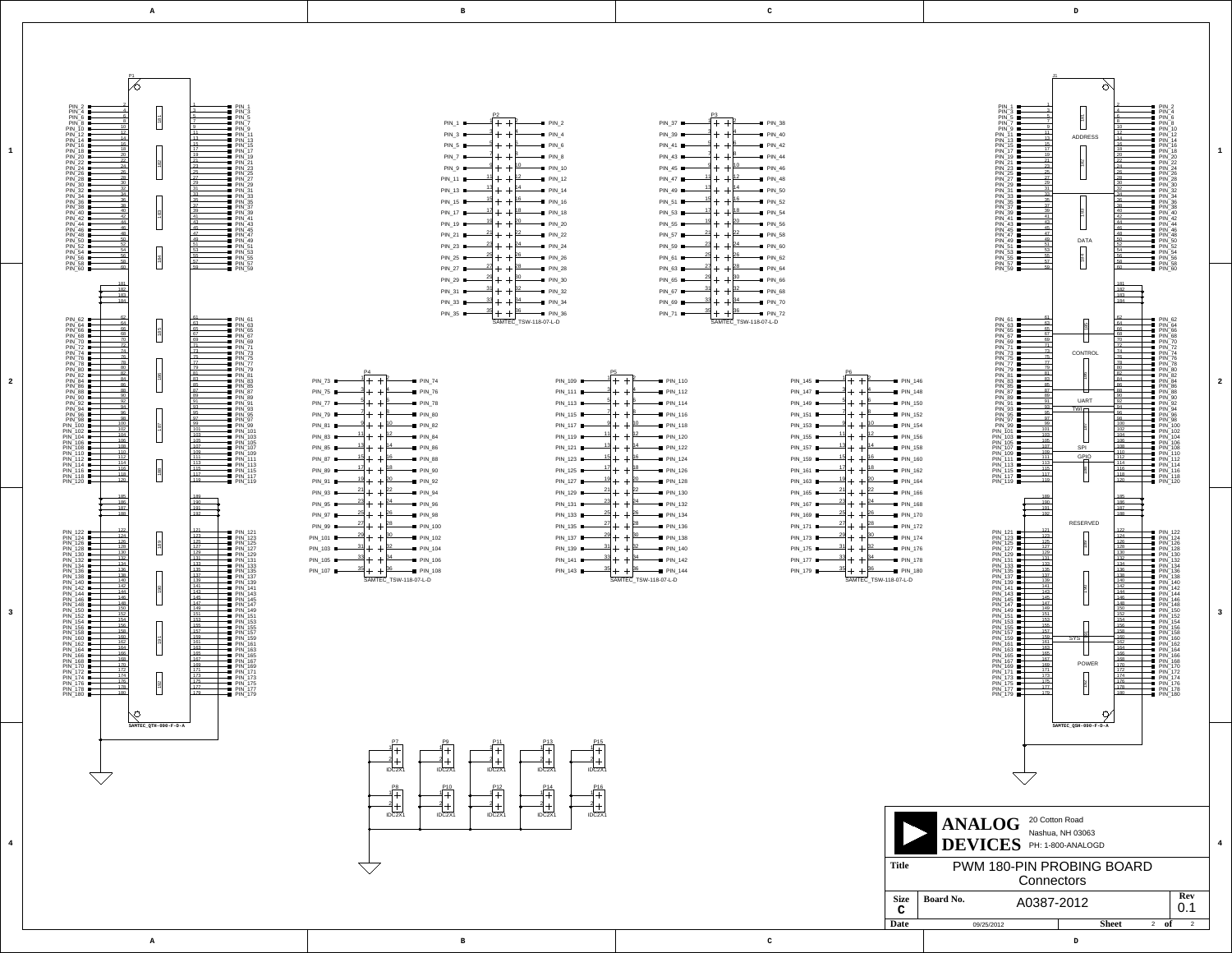# <span id="page-26-0"></span>**I INDEX**

#### **A**

architecture, of this probing board, [2-1](#page-18-3)

#### **B**

bill of materials, [A-1](#page-22-1) board installation, [1-2](#page-15-2) mechanical mating details, [1-3](#page-16-1) board schematic, [B-1](#page-24-0)

#### **C**

connector  $(1)$ , [2-3](#page-20-4) connectors, [2-2](#page-19-2) diagram of locations, [2-2](#page-19-3) J1, [2-3](#page-20-4) P1, [2-3](#page-20-5) P2-P6, [2-3](#page-20-6) P7-P16, [2-3](#page-20-7) contents, of this probing board package, [1-2](#page-15-3)

#### **E**

EngineerZone, [xii](#page-11-2) expansion interface, [1-3](#page-16-2)

#### **I**

installation of board, [1-2](#page-15-4) mechanical mating details, [1-3](#page-16-3)

#### **N** notation conventions, [xii](#page-11-3)

#### **P**

P1 connector, [2-3](#page-20-5) P2-P6 connector, [2-3](#page-20-6) P7-P16 connector, [2-3](#page-20-7) package contents, [1-2](#page-15-5) product overview, [vii](#page-6-3)

#### **R**

reference design information, [1-4](#page-17-1)

#### **S**

schematic of board, [B-1](#page-24-0) system architecture, of this probing board, [2-1](#page-18-3)

#### **T**

technical support, [x](#page-9-2)